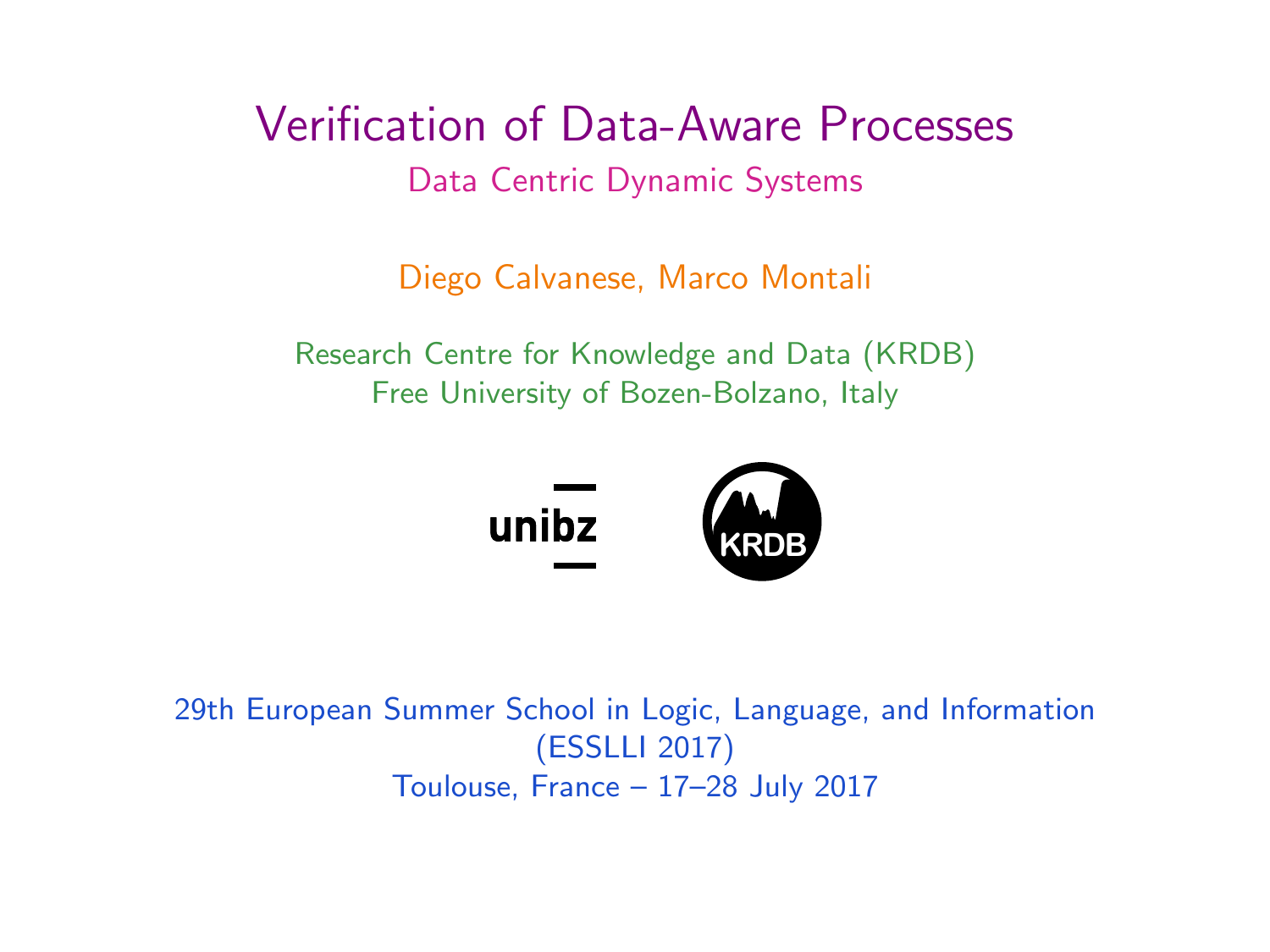## <span id="page-1-0"></span>**Outline**

<sup>1</sup> [Formalization of DCDSs](#page-1-0)

- **[Relational Transition System](#page-15-0)**
- **[Semantics of Action Execution](#page-20-0)**
- [Deterministic and Non-deterministic Execution Semantics](#page-0-0)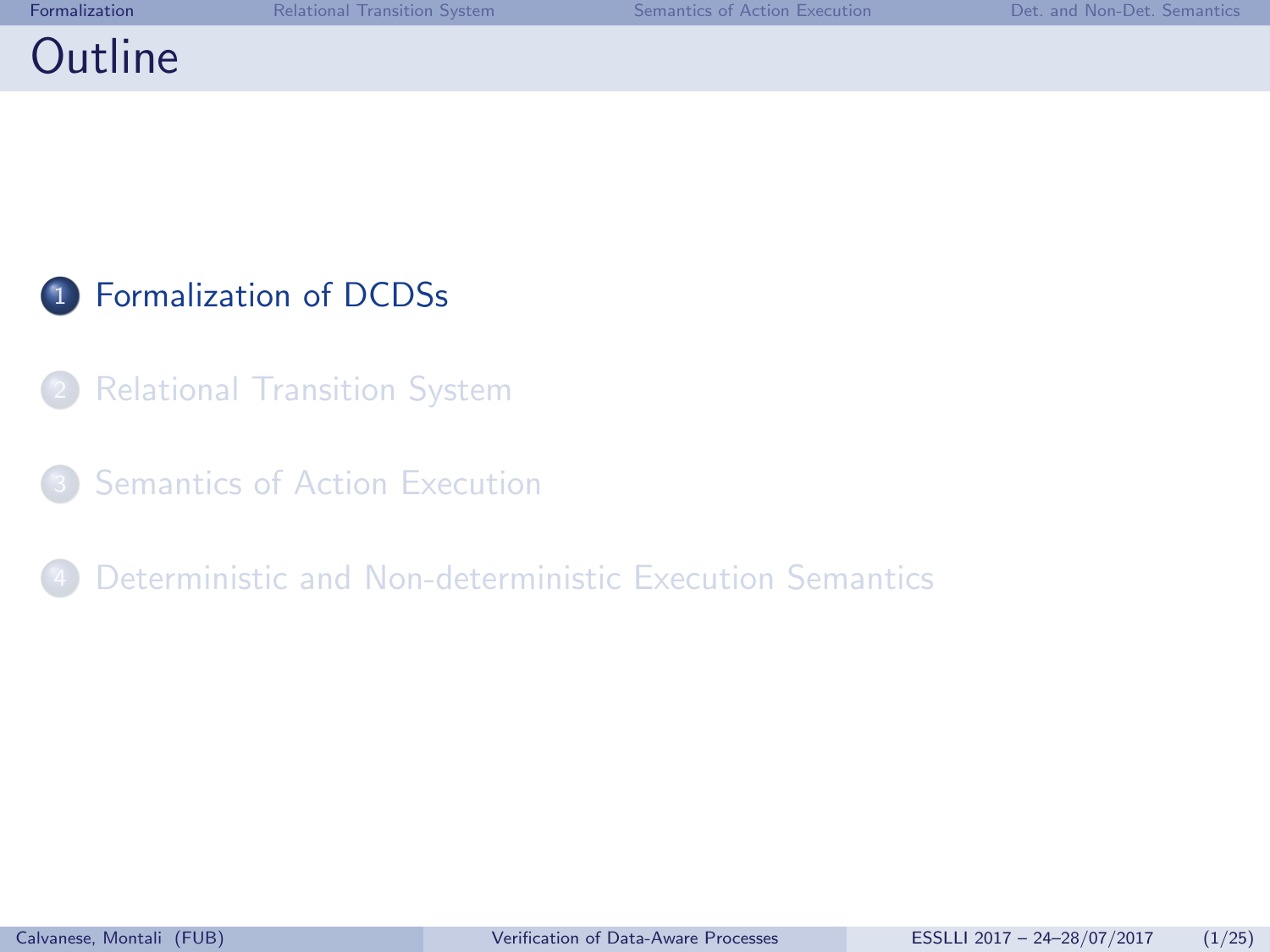## Formalization of Data Centric Dynamic Systems

#### A DCDS  $X$  is a triple  $\langle \mathcal{D}, \mathcal{P}, \mathcal{I}_0 \rangle$ , where:

- $\bullet$   $\mathcal D$  is the data layer, capturing the static aspects of the DCDS;
- $\bullet$   $\circ$  is the process layer, capturing the dynamic aspects of the DCDS;
- $\bullet$   $\mathcal{I}_0$  is the initial database.

The **data layer** D is a pair  $\langle \mathcal{R}, \mathcal{C} \rangle$ , where:

- $\bullet$  R is a relational schema, i.e., a set of relation schemas (relation names with their arity).
- $\bullet$   $\mathcal C$  is a set of integrity constraints. We assume the constraints to be domain-independent FOL sentences.

The **initial database**  $\mathcal{I}_0$  is a relational DB conforming to the data layer, i.e.:

- $\bullet$  it is a database for the relational schema  $\mathcal{R}$ , and
- $\bullet$  it satisfies the constraints  $\mathcal{C}$ .

Note: having an initial DB is an assumption that we make to ensure good computational properties (notably, decidability) of verification in our framework.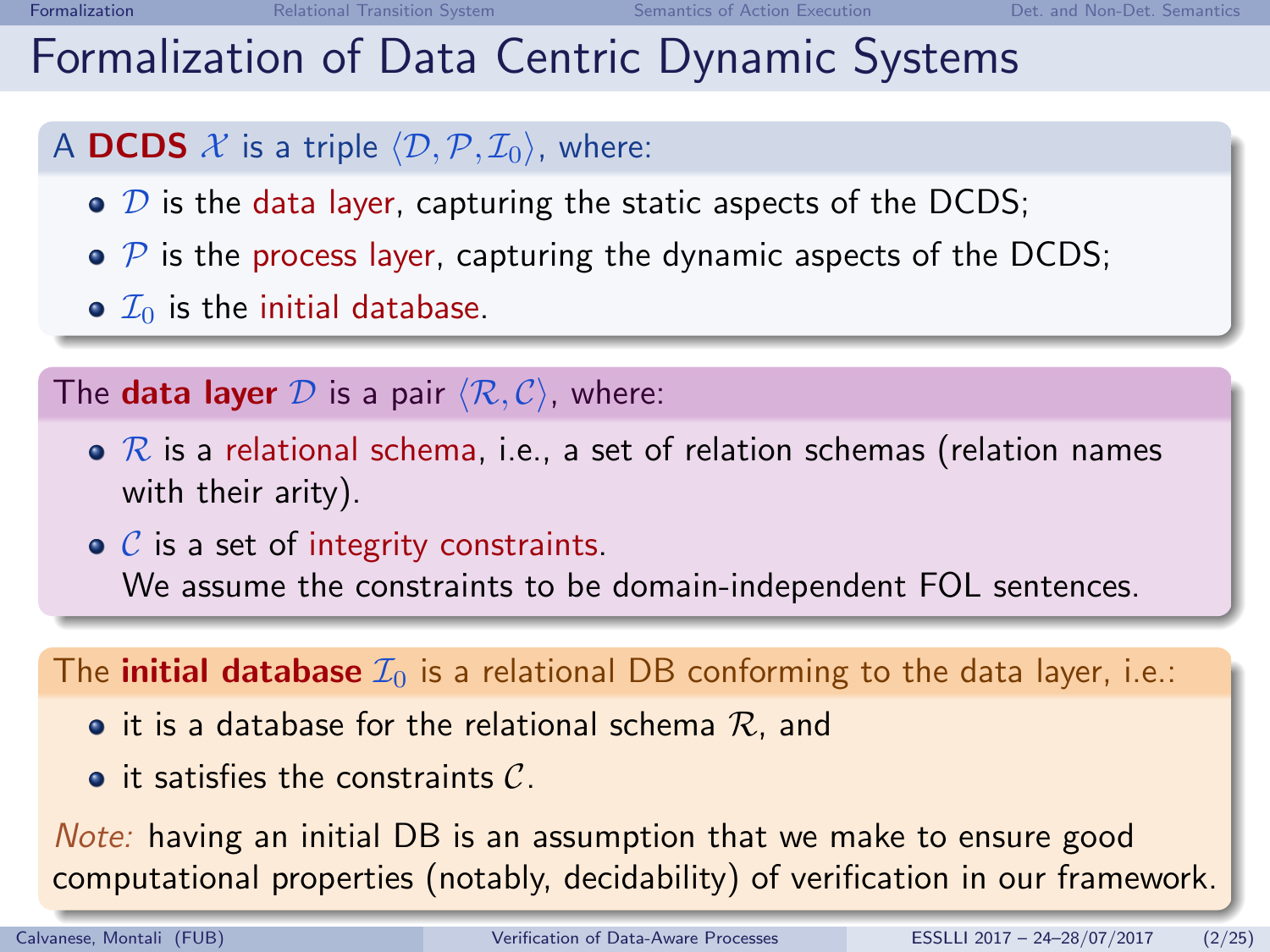### The process layer of DCDSs

#### The **process layer** P is a triple  $P = \langle F, A, \rho \rangle$ , where:

- $\bullet$  F is a finite set of functions, each representing the interface to an external service.
	- The services can be called, and as a result the function is activated and the answer is produced.
	- How the result is actually computed is unknown to the DCDS since the services are external.
- $\bullet$   $\mathcal A$  is a finite set of actions, whose execution updates the data layer, and may involve external service calls.
- $\bullet$   $\rho$  is a finite set of condition-action rules that form the specification of the overall process, which tells at any moment which actions can be executed.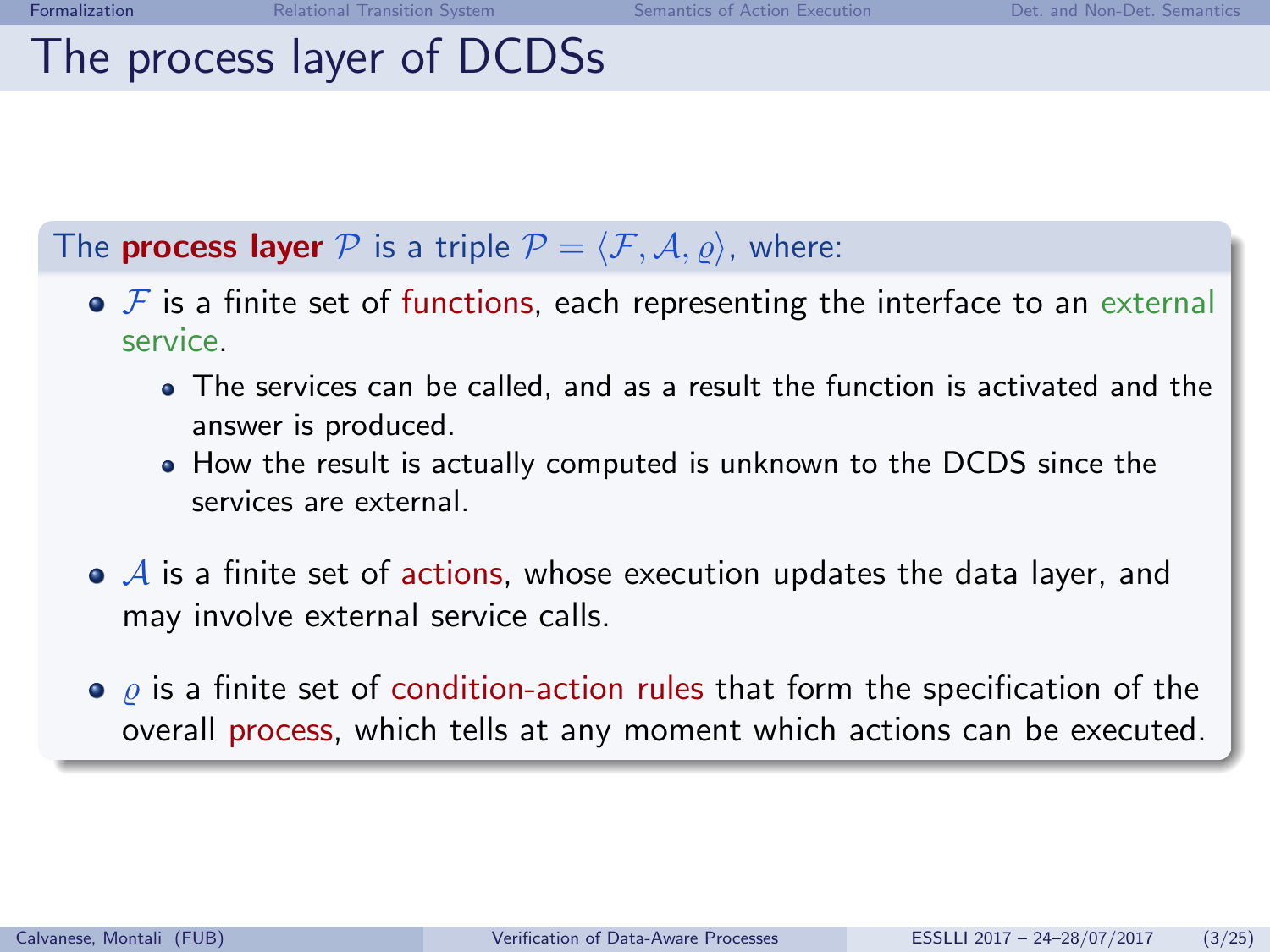## Actions and process

#### An **action**  $\alpha$  is a triple constituted by:

- $\bullet$  A action name  $\alpha$ ·NAME:
- A list  $\alpha$  PARS of individual input parameters;
	- Parameters are substituted by constants for the execution of the action.
- An effect specification  $\alpha$  EFF consisting of a set of effects.
	- Effects are assumed to take place simultaneously.

#### The **process**  $\rho$  is a finite set of condition-action rules.

Each condition-action rule has the form  $Q \mapsto \alpha$ , where:

- $\bullet$   $\alpha$  is an action in  $\mathcal{A}$ ;
- $\bullet$  Q is a FO query over  $\mathcal{R}$ :
	- the free variables are exactly the parameters of  $\alpha$ ;
	- the other terms in the query can be either quantified variables or constants in  $\text{ADOM}(\mathcal{I}_0)$ .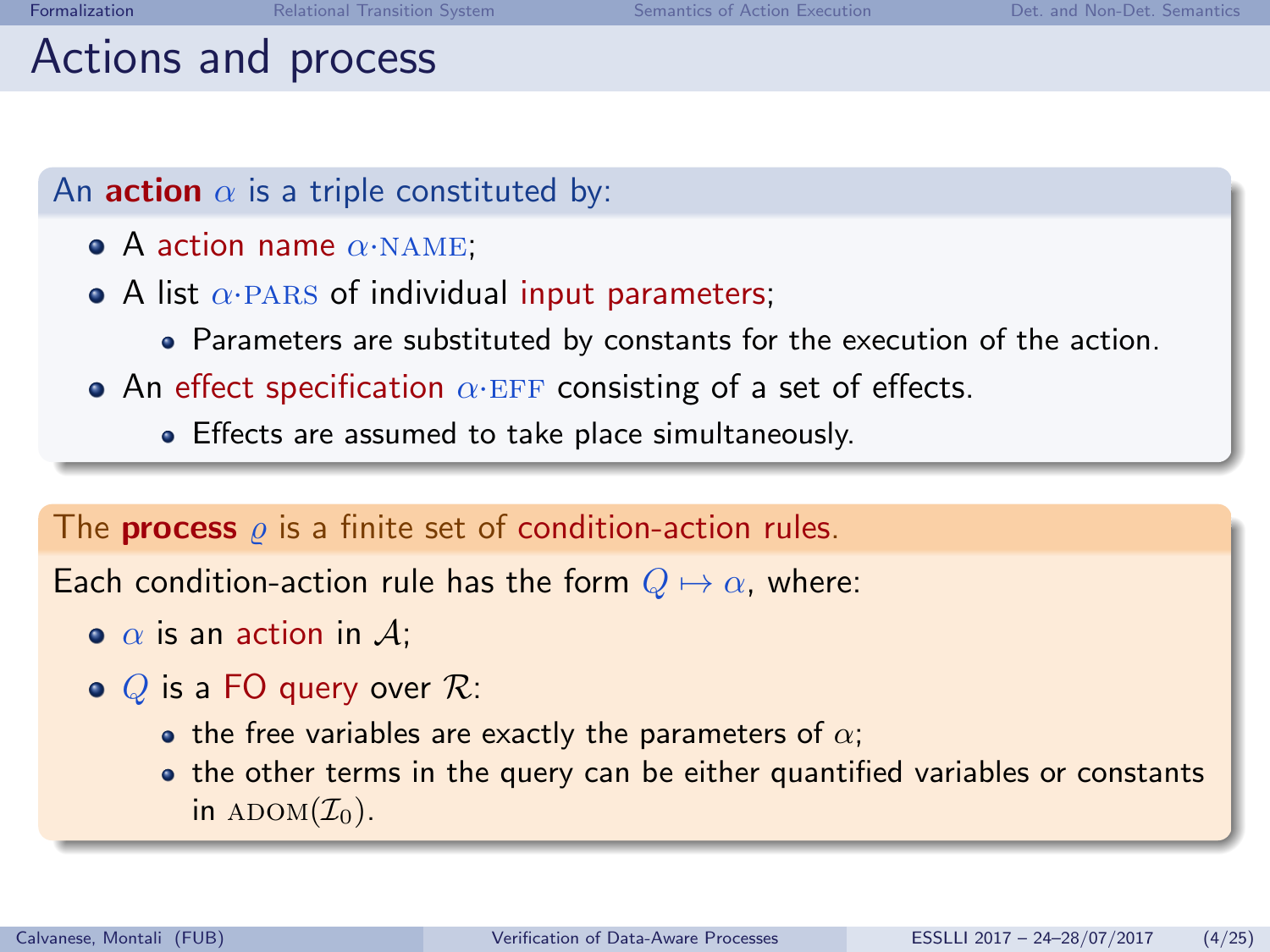### Action effects

Each **effect**  $e \in \alpha$ ·EFF has the form  $Q_e \rightsquigarrow$  **add** A del D where:

- $\bullet$   $Q_e$  is a query over R that may include as terms of the query:
	- constants of  $\text{ADOM}(\mathcal{I}_0)$ ,
	- some of the input parameters.
- $\bullet$  A and D are two sets of facts over R, respectively to be added to and deleted from the current state to produce a new state.

They may include as terms:

- constants in ADOM( $\mathcal{I}_0$ ), parameters, free variables of  $Q_e$ , and
- **o** functions calls, which formalize call to (atomic) external services.

#### Note:

- All queries (in the action effects, and in the condition of the process rules) are evaluated over the active domain  $\text{ADOM}(\mathcal{I})$  of the current database.  $\sim$  Active domain semantics.
- Hence the queries instantiate the facts to add and delete in the action effects with known values only.

#### However, new values are introduced by the calls to external services!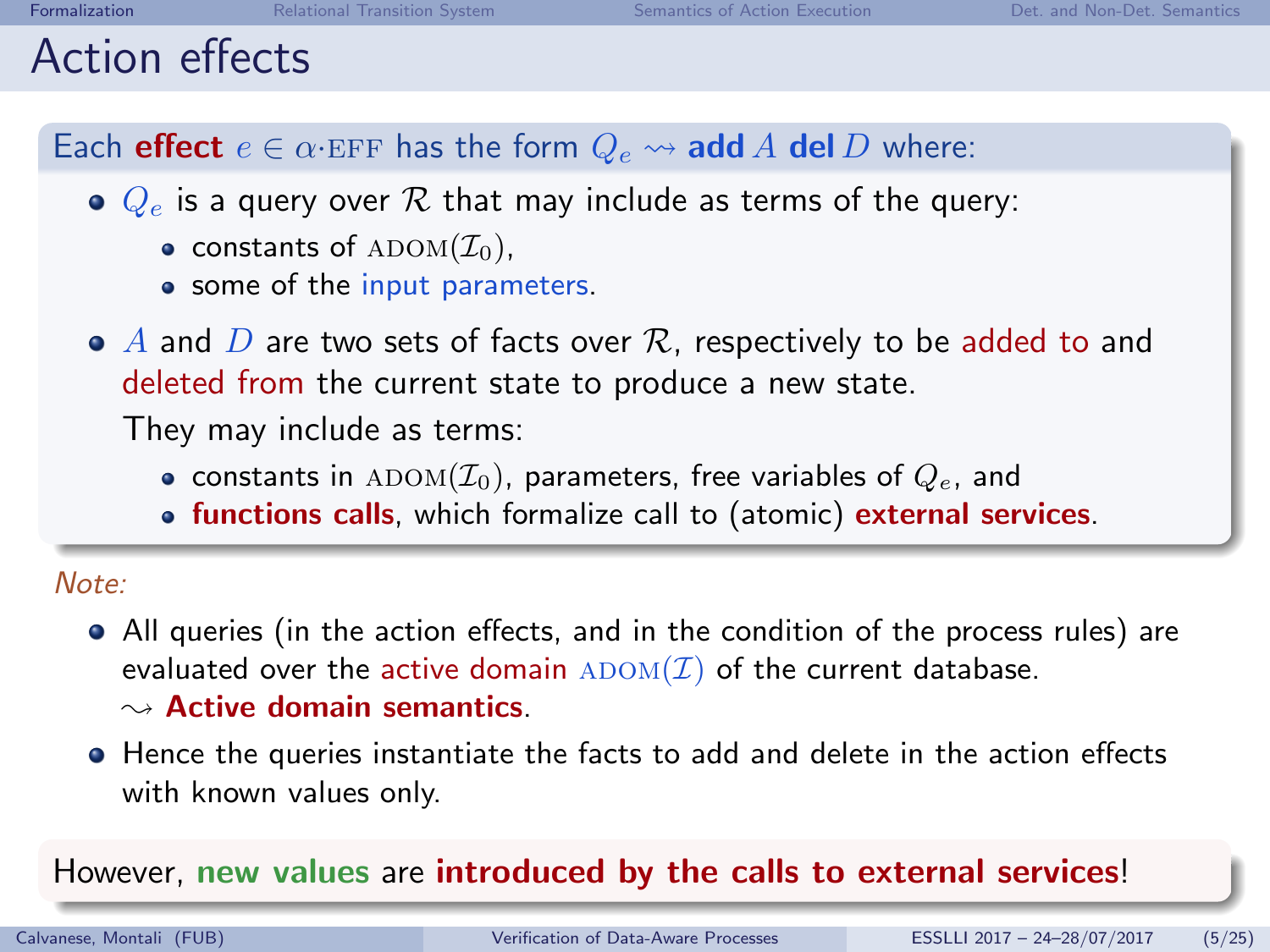### Deterministic vs. non-deterministic services

DCDSs admit two different semantics for service-execution:

#### Deterministic services semantics

Along a run, when the same service is called again with the same arguments, it returns the same result as in the previous call.

Are used to model an environment whose behavior is completely determined by the parameters.

Example: temperature, given the location and the date and time

#### Non-deterministic services semantics

Along a run, when the same service is called again with the same arguments, it may return a different value than in the previous call.

#### Are used to model:

- an environment whose behavior is determined by parameters that are outside the control of the system;
- input of external users, whose choices depend on external factors.

Example: current temperature, given the location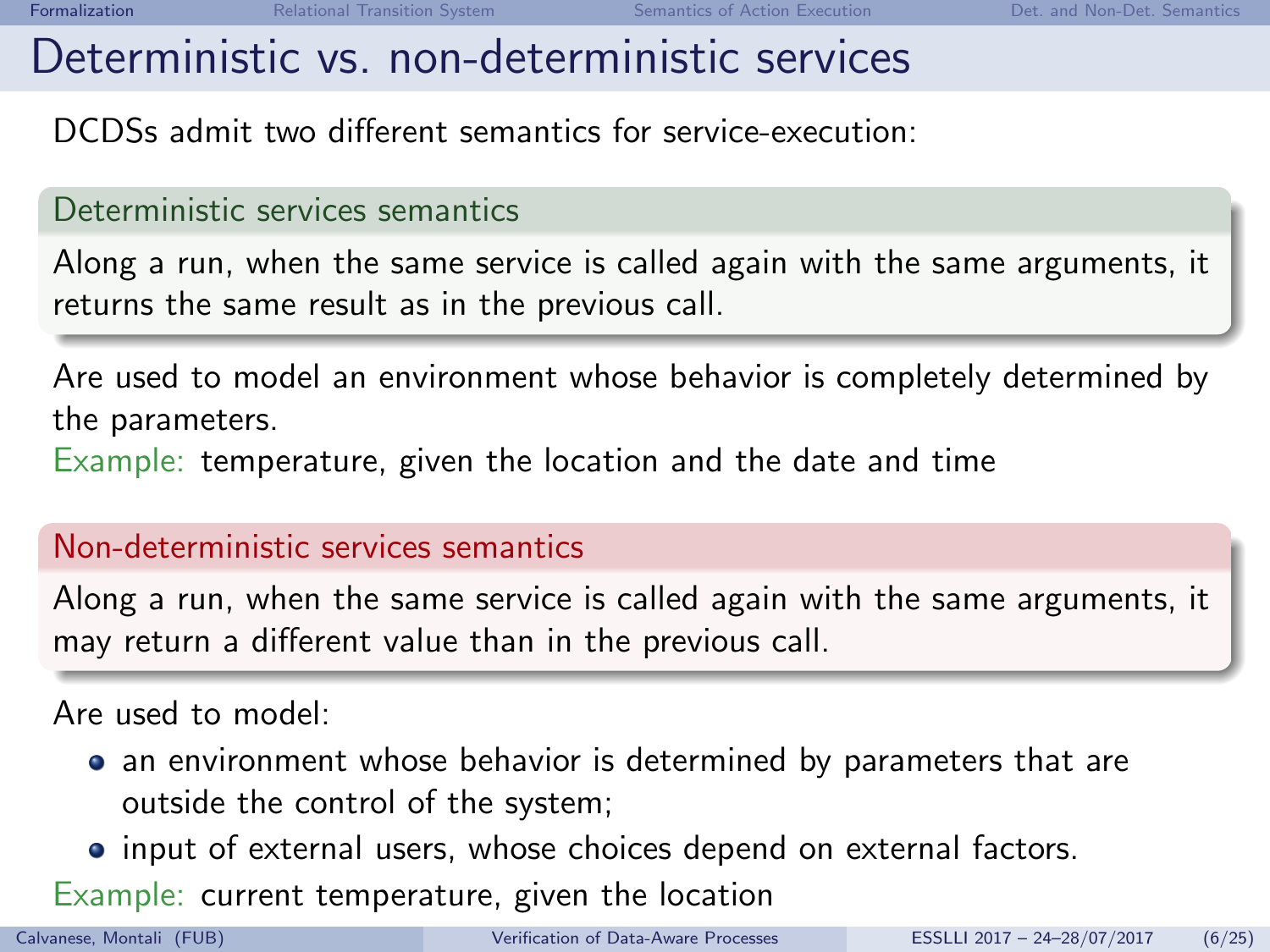#### An example: Hotels and price conversion

Data Layer: Info about room prices for hotels and their currency  $Cur = \langle UserCurrent \rangle$  CH =  $\langle Hotel, Current \rangle$  $P_{\text{Entry}} = \langle Hotel, Price, Date \rangle$ 

Process Layer/1: User selection of a currency

- Process: true  $\longmapsto$  ChooseCur()
- Service call for currency selection:  $\text{UINPUTCURR}()$ 
	- Models user input with non-deterministic behavior.

$$
\bullet \ \ \textsf{ChooseCur}(): \left\{ \begin{aligned} \textsf{Cur}(c) &\rightsquigarrow \textsf{del}\{\textsf{Cur}(c)\} \\ \textit{true} &\rightsquigarrow \textsf{add}\{\textsf{Cur}(\textsf{UINPUTCURR}))\} \end{aligned} \right\}
$$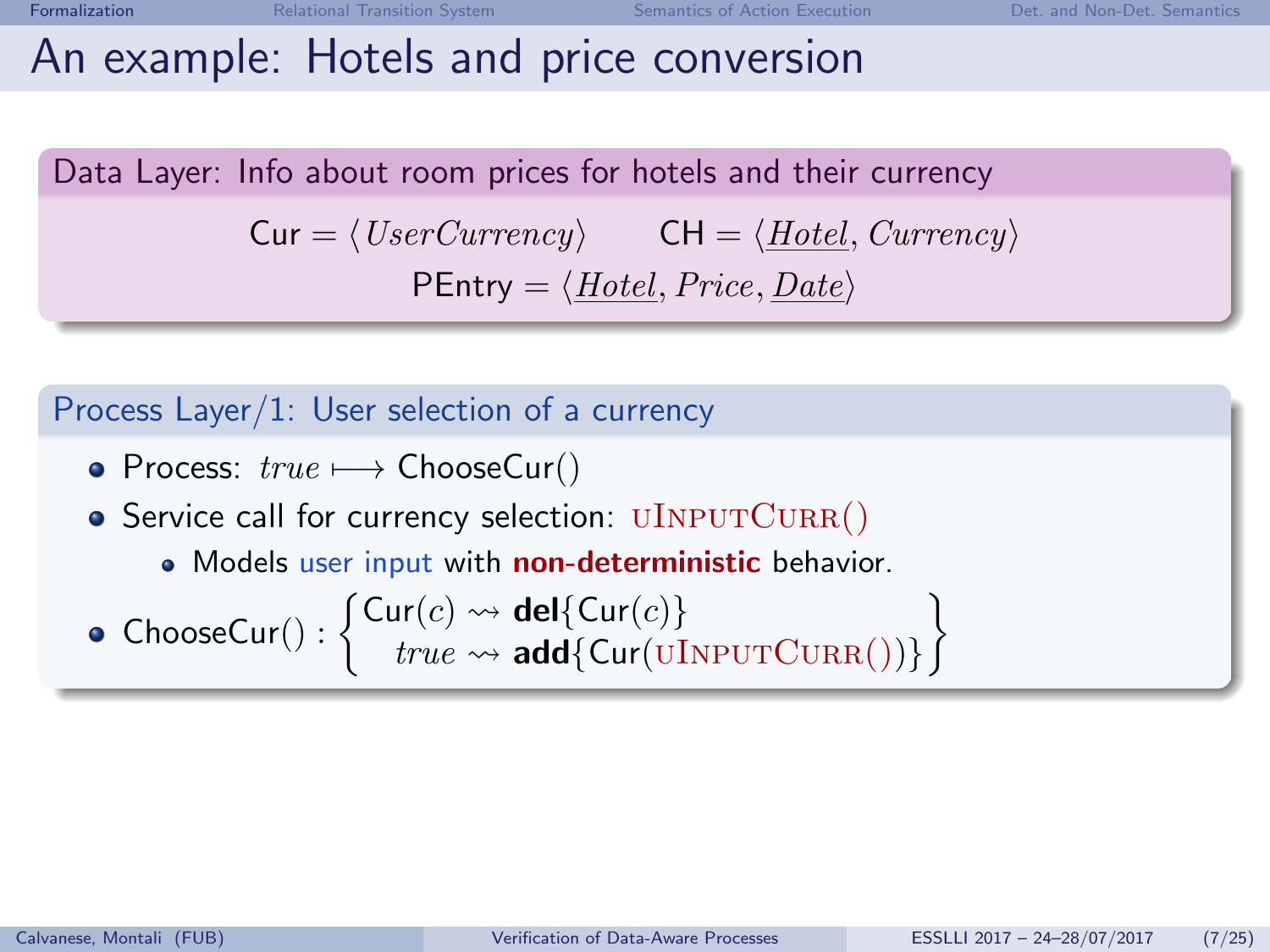## An example: Hotels and price conversion

Data Layer: Info about room prices for hotels and their currency  $Cur = \langle UserCurrent \rangle$  CH =  $\langle Hotel, Current \rangle$  $P_{\text{Entry}} = \langle Hotel, Price, Date \rangle$ 

Process Layer/2: Price conversion for a hotel

- Process: Cur $(c) \wedge \text{CH}(h, c_h) \wedge c_h \neq c \longmapsto \text{ApplyConv}(h, c)$
- Service call for currency selection:  $CONV(price, from, to, date)$ 
	- Models historical conversion with deterministic behavior.

• ApplyConv
$$
(h, c)
$$
:

 $\sqrt{ }$ PEntry $(h, p, d) \wedge$  $\overline{\mathcal{L}}$ PEntry $(h, p, d) \rightsquigarrow$  del{PEntry $(h, p, d)$ }  $\mathsf{CH}(h,c_{old}) \rightsquigarrow \mathsf{add}\{\mathsf{PEntry}(h,\mathrm{CONV}(p,c_{old},c,d),d)\}$  $\mathsf{CH}(h, c_{old}) \rightsquigarrow \mathsf{del}\{\mathsf{CH}(h, c_{old})\}, \; \mathsf{add}\{\mathsf{CH}(h, c)\}$ 

 $\lambda$  $\overline{\mathcal{L}}$ 

 $\int$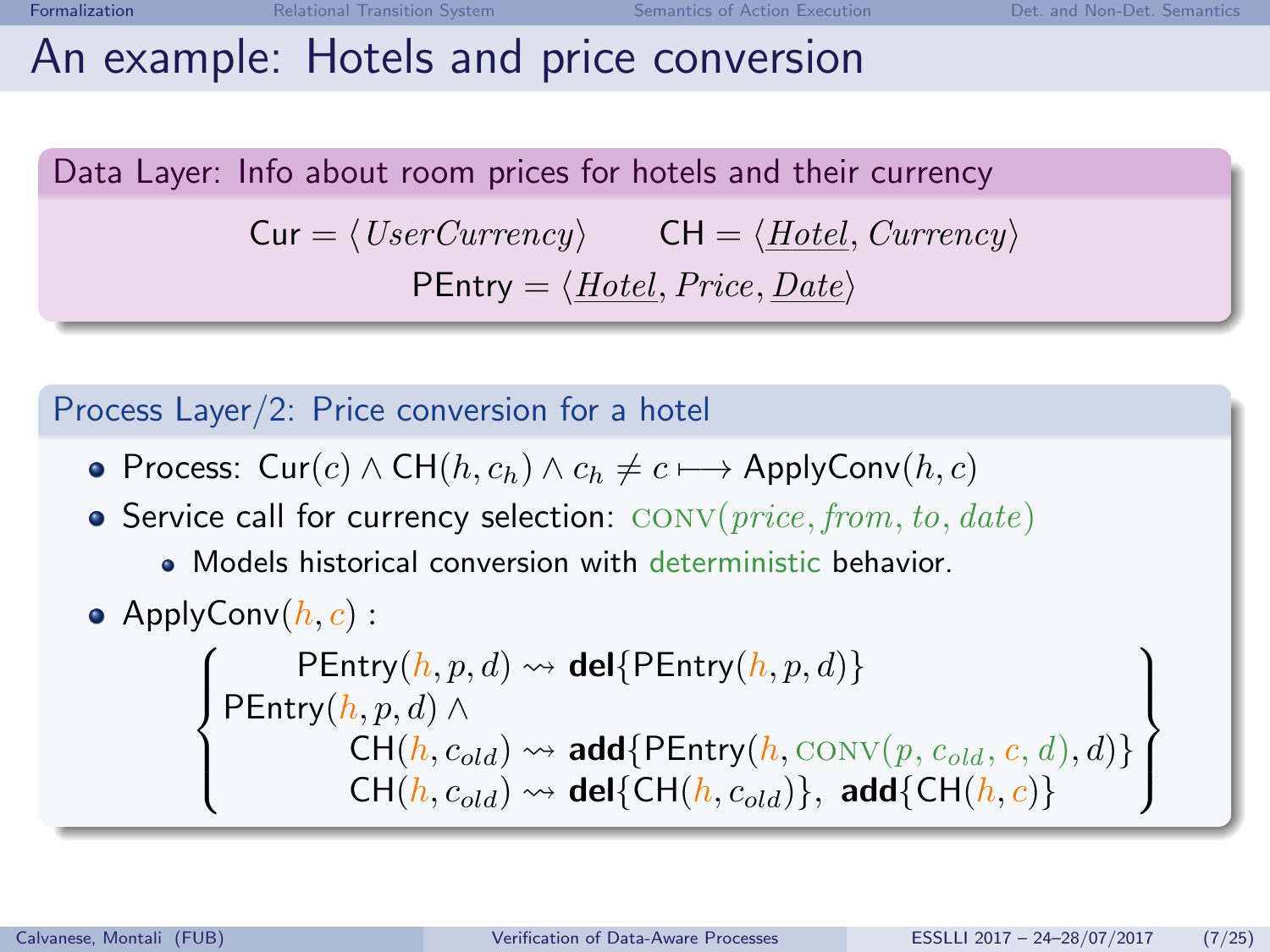### **Outline**

[Formalization of DCDSs](#page-1-0)

- <sup>2</sup> [Relational Transition System](#page-15-0)
- **[Semantics of Action Execution](#page-20-0)**

[Deterministic and Non-deterministic Execution Semantics](#page-0-0)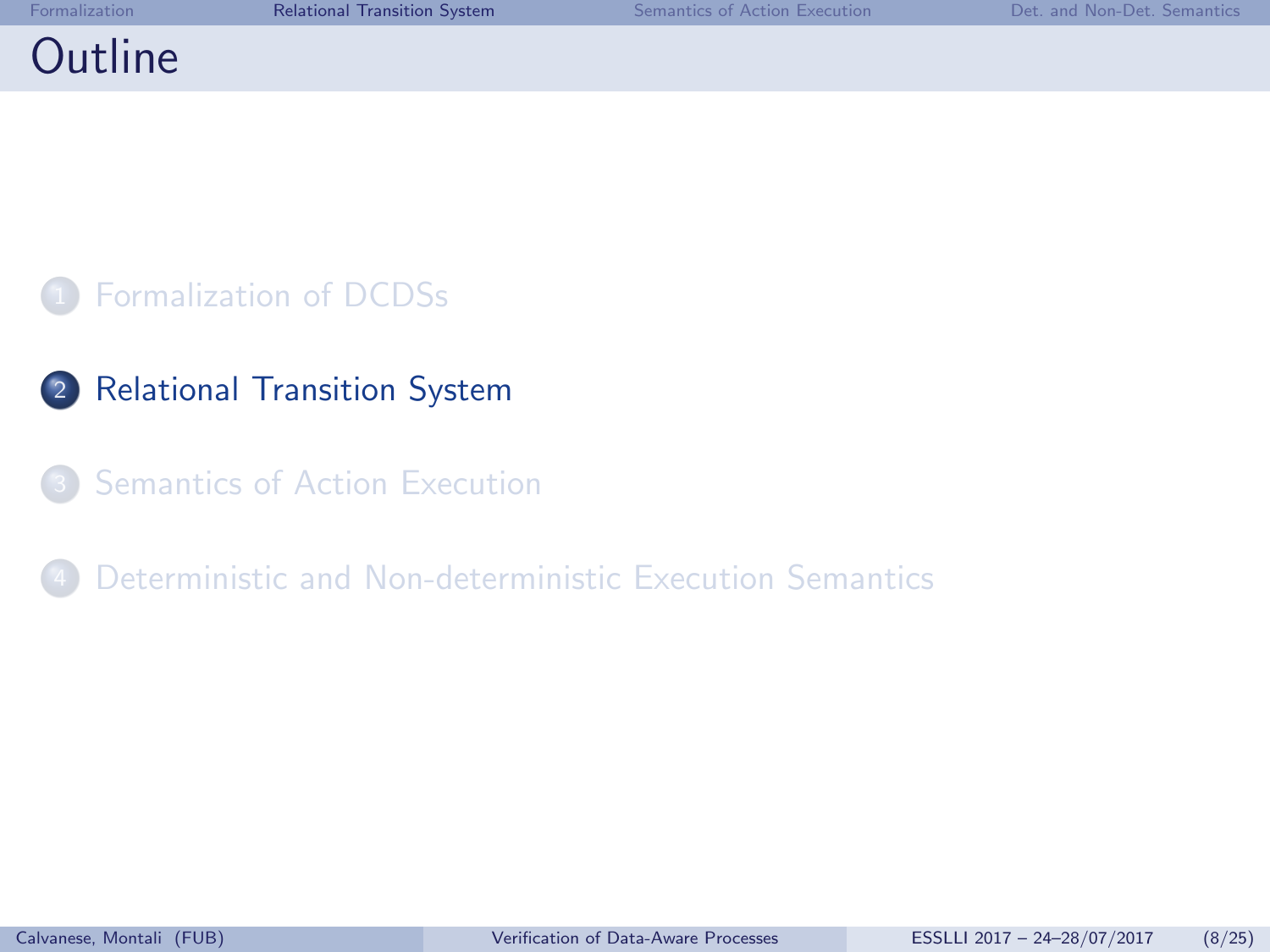## Execution semantics of dynamic systems

Typically given in the form of a **transition system**.

#### (Propositional) transition system

Given a set  $\Sigma$  of state propositions, a (propositional) transition system is a tuple  $\langle S, s_0, prop, \Rightarrow \rangle$ , where:

- $\bullet$  S is a finite set of states:
- $s_0 \in S$  is the initial state;
- $prop:S\to 2^\Sigma$  is an assignment, mapping each state in  $S$  to the set of propositions from  $\Sigma$  holding in that state;
- $\bullet \Rightarrow \subseteq S \times S$  is the transition relation between states.

Usually, the transitions are labeled with corresponding **actions**.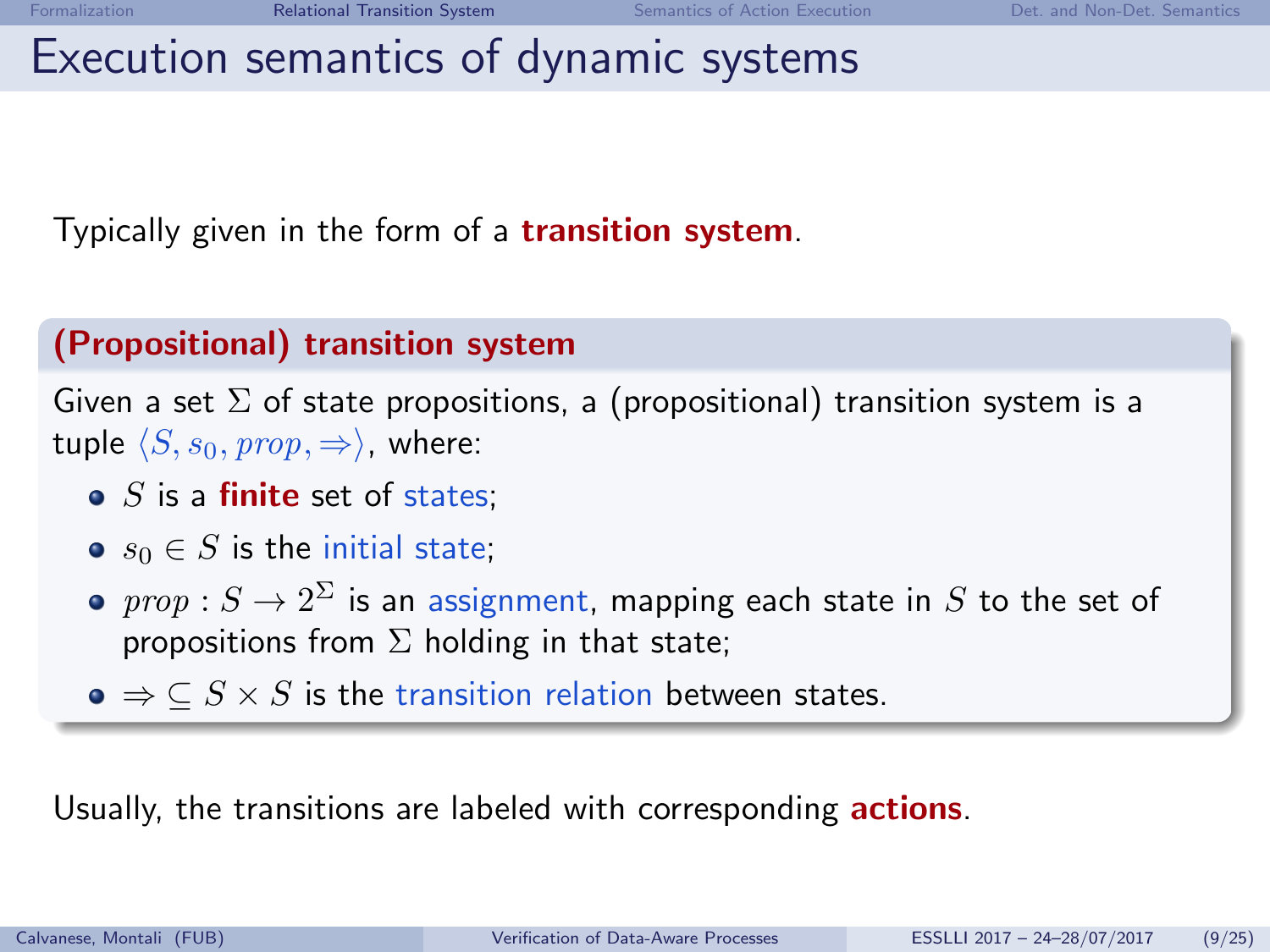### Impact of data on verification

The presence of data complicates verification significantly:

- **States** must be **modeled relationally** rather than propositionally.
- The resulting transition system is typically **infinite state**.
- Query languages for analysis need to combine two dimensions:
	- a temporal dimension to query the process execution flow, and
	- a first-order dimension to query the data present in the relational structures.
	- $\rightsquigarrow$  We need first-order variants of temporal logics.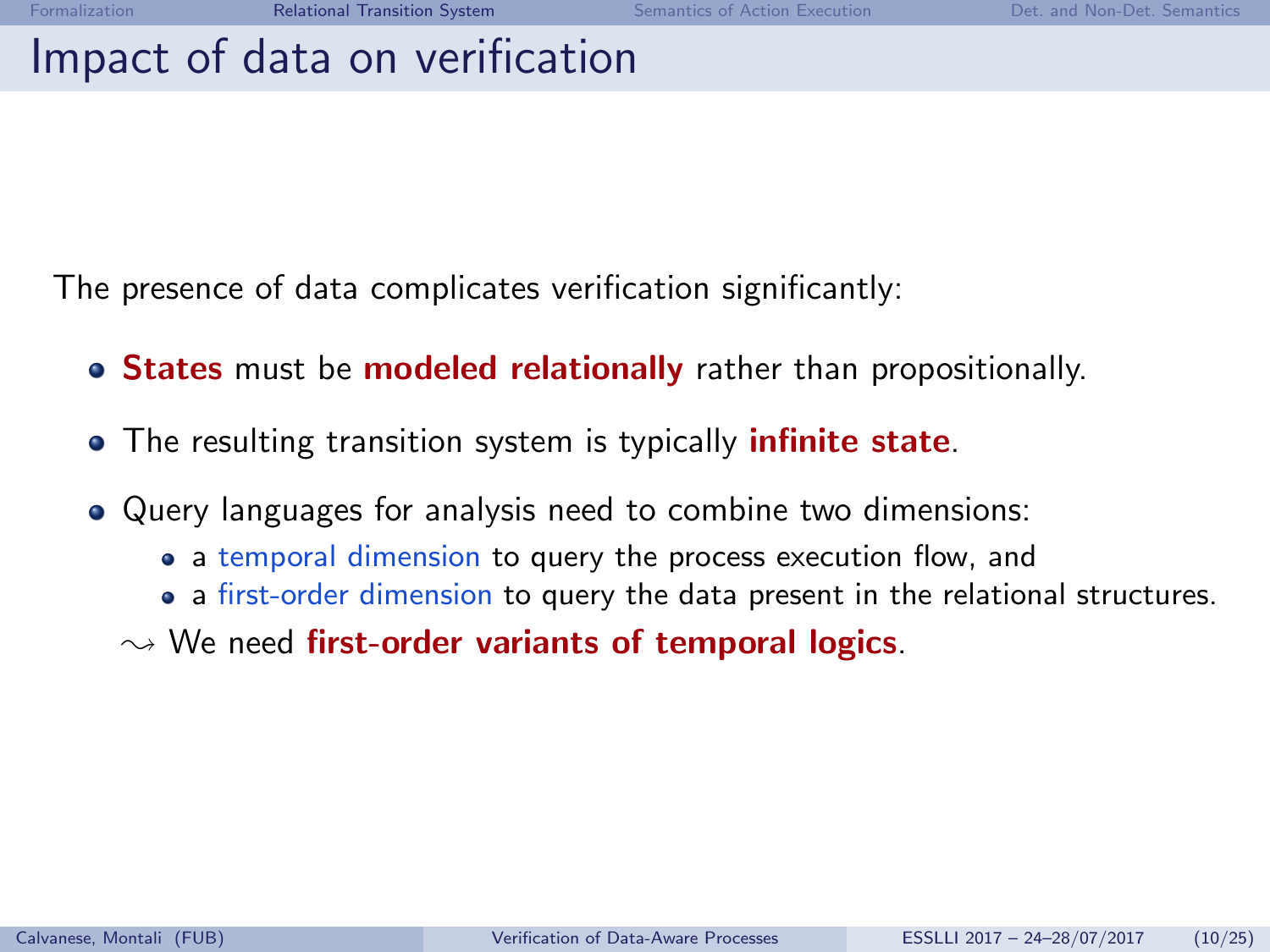## What if the system evolves a database?

We get a transition system in which each state is a relational database.

In the following, we fix an infinite domain  $\Delta$  of data items (also called values).

### Relational transition system (RTS) Is a tuple  $\langle \Delta, \mathcal{R}, S, s_0, db, \Rightarrow \rangle$ , where:  $\bullet$   $\mathcal{R}$  is a database schema;  $\bullet$  S is a **possibly infinite** set of states; •  $s_0 \in S$  is the initial state;  $\bullet$  db is a function that, given a state  $s \in S$ , returns the database instance  $db(s)$  over  $\mathcal R$  and  $\Delta$ ;  $\bullet \Rightarrow \subseteq S \times S$  is the transition relation between states.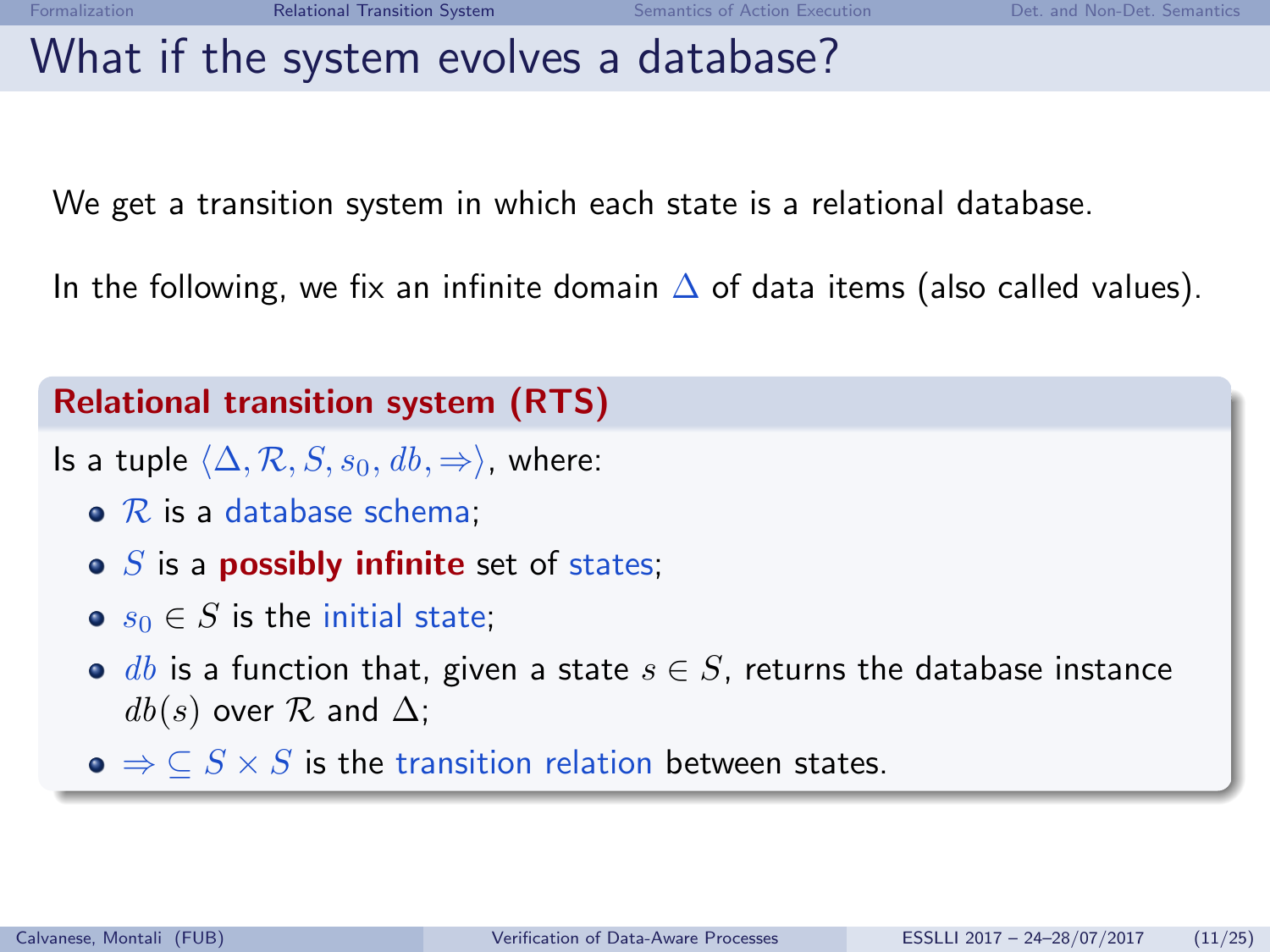### Execution semantics of a DCDS

Is determined by the **relational transition system** that accounts for all possible runs of the DCDS:

- $\bullet$  States are database instances (i.e.,  $db$  is the identity function).
- Transitions: correspond to legal applications of an action with parameter instantiation  $+$  service call evaluations.
	- Action with param. instantiation: executable according to the process rules.
	- Satisfaction of constraints ensured by each DB instance.

We obtain a possibly **infinite-state** (relational) transition system, intuitively constructed as follows:

- start from the initial DB:
- apply transitions in all possible ways;
- **•** continue (ad infinitum) on the newly obtained states.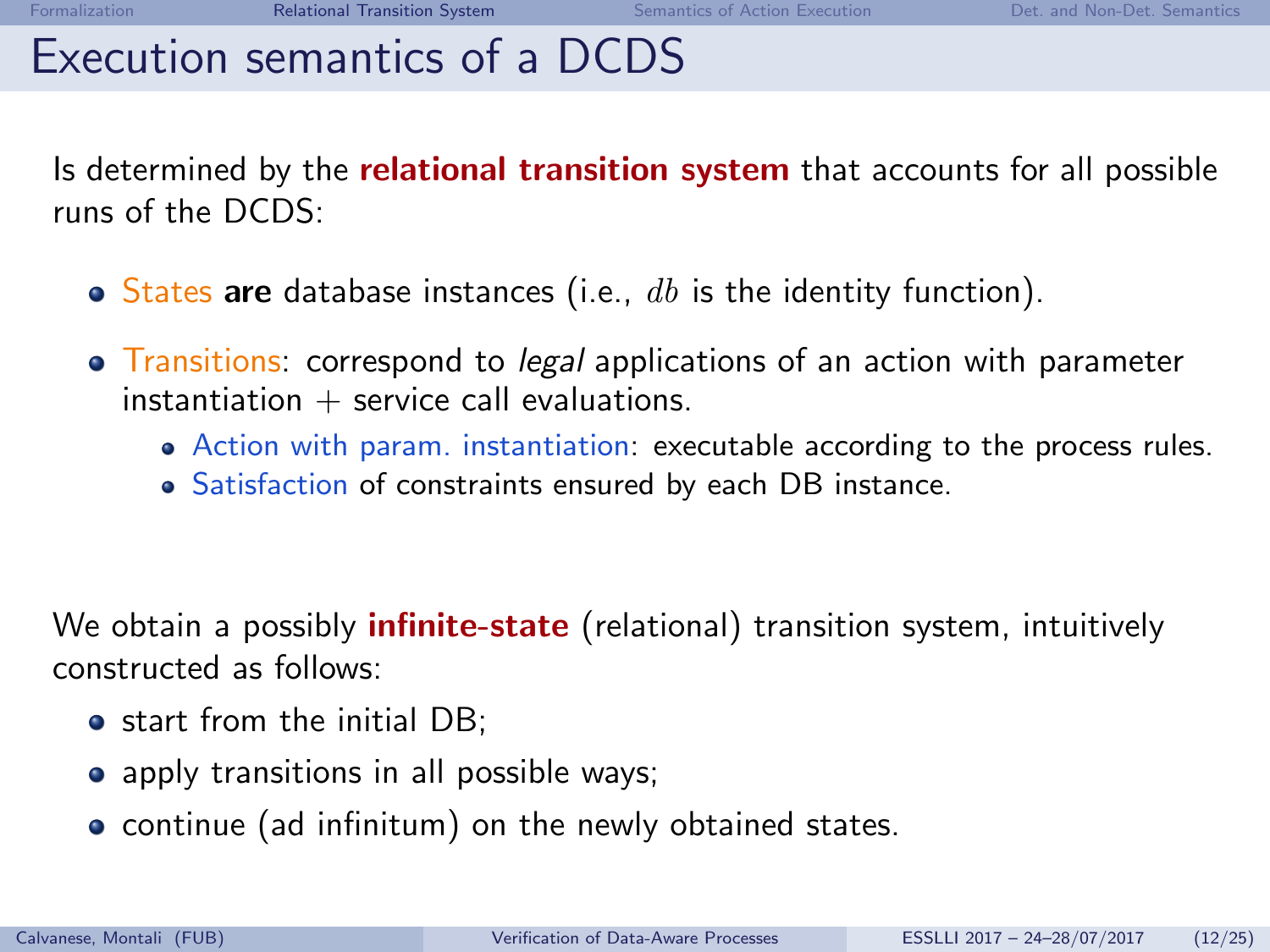## **Outline**

[Formalization of DCDSs](#page-1-0)

- **[Relational Transition System](#page-15-0)**
- <sup>3</sup> [Semantics of Action Execution](#page-20-0)

[Deterministic and Non-deterministic Execution Semantics](#page-0-0)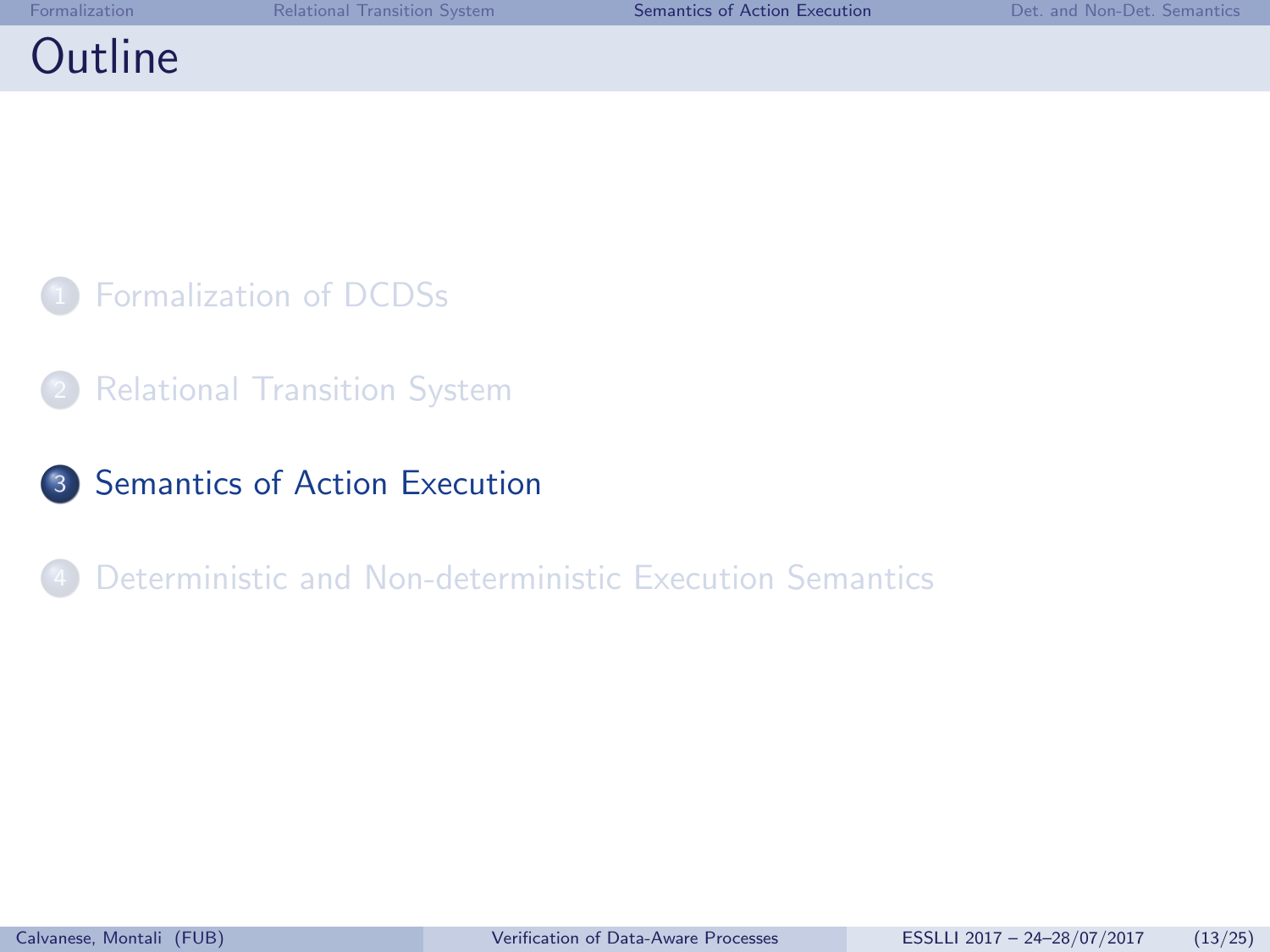## <span id="page-15-0"></span>Action execution – Intuition

To execute an action  $\alpha$  in state s according to  $Q \mapsto \alpha$ :

- **1** Evaluate Q over  $db(s)$ , and choose a parameters assignment  $\sigma$  for  $\alpha$ .
- **2** If such an assignment exists, then  $\alpha$  is executable and instantiated with  $\sigma$ .
- $\bullet$   $\alpha\sigma$  is executed: for each effect  $Q_i \rightsquigarrow$  add  $A_i$  del  $D_i$  of  $\alpha$ :
	- $\bullet$   $Q_i\sigma$  is evaluated over  $db(s)$ , getting variable assignments  $\rho_1, \ldots, \rho_n;$
	- **2** for each  $\rho_i$ , the grounded facts  $A_i \sigma \rho_j$  and  $D_i \sigma \rho_j$  are obtained;
	- **3** all service calls contained in all  $A_i \sigma \rho_j$  and  $D_i \sigma \rho_j$  are issued;
	- $\bullet$  the next state is obtained by removing from the current state all facts  $D_i \sigma \rho_i$ and adding all facts  $A_i \sigma \rho_i$ , after the inclusion of all service call results.

We now define the semantics formally.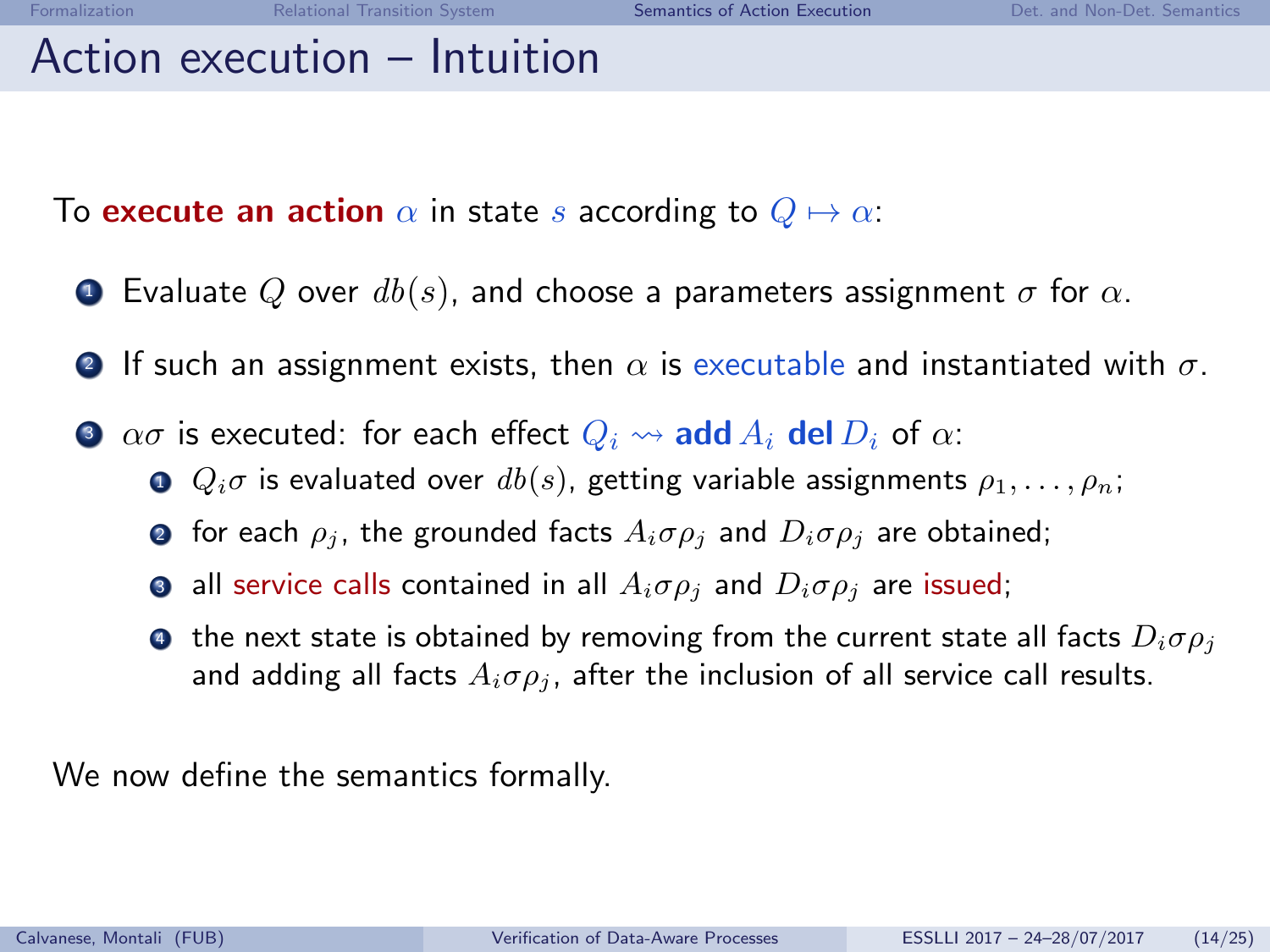## Semantics of an action execution  $(1/3)$

Consider:

- a DCDS  $\mathcal{X} = \langle \mathcal{D}, \mathcal{P}, \mathcal{I}_0 \rangle$ , where  $\mathcal{D} = \langle \mathcal{R}, \mathcal{C} \rangle$  and  $\mathcal{P} = \langle \mathcal{F}, \mathcal{A}, \varrho \rangle$ ;
- the current instance  $\mathcal I$  of  $\mathcal X$ , which is a DB state for  $\mathcal R$  satisfying  $\mathcal C$ ;
- an action  $\alpha \in \mathcal{A}$ :
- a parameter substitution  $\sigma$  assigning to  $\alpha$ ·PARS actual parameters from  $\Delta$ .

We want to compute the possible new instances  $\mathcal{I}'$  obtained from  $\mathcal{I}$  by executing action  $\alpha$  under substitution  $\sigma$ .

We need to deal with **incomplete instances**  $\overline{\mathcal{I}}$ , which may contain service calls.

We define basic functions capturing the execution in  $\mathcal I$  of  $\alpha$  under  $\sigma$ :

- $\bullet$  DEL( $\mathcal{I}, \alpha, \sigma$ ) computes the (incomplete) facts to delete from  $\mathcal{I}$ ;
- ADD $(\mathcal{I}, \alpha, \sigma)$  computes the (incomplete) facts to add to  $\mathcal{I}$ ;
- CALLS( $\overline{I}$ ) denotes the service calls contained in an incomplete instance  $\overline{I}$ ;
- EVALS $\wedge(\overline{\mathcal{I}})$  denotes the set of substitutions that replace all service calls in  $\overline{\mathcal{I}}$  with values from  $\Delta$ .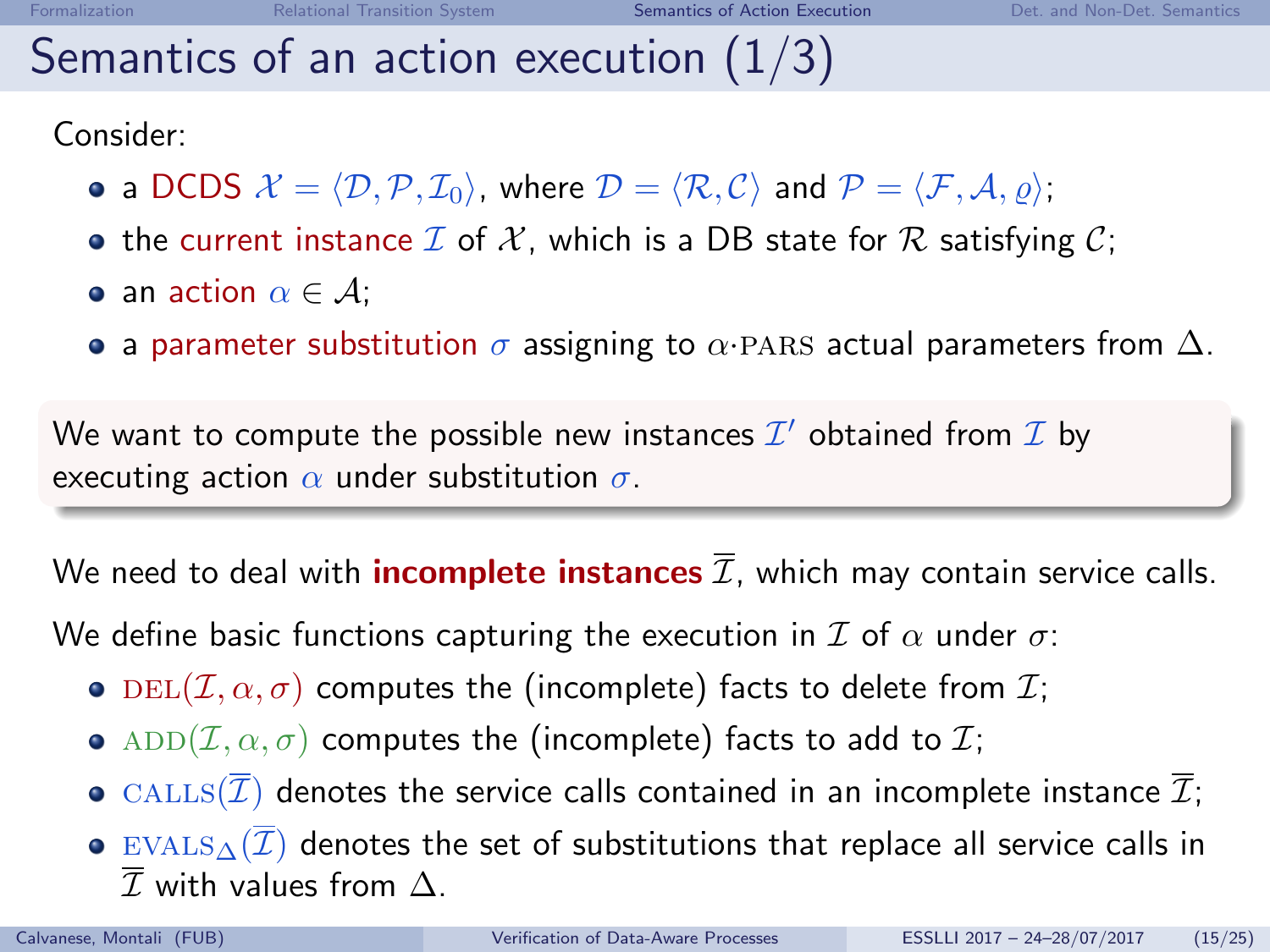# Semantics of an action execution (2/3)

To compute a possible new instance  $\mathcal{I}'$  from the current instance  $\mathcal{I}$ :

**O** Compute the incomplete facts  $\overline{\mathcal{I}}_{del} = \text{DEL}(\mathcal{I}, \alpha, \sigma)$  (for deletion), where:

$$
\mathrm{DEL}(\mathcal{I}, \alpha, \sigma) = \bigcup_{(Q_i \leadsto \operatorname{add} A_i \ \operatorname{del} D_i) \, \in \, \alpha \cdot \text{EFF}} \ \bigcup_{\rho \, \in \, \operatorname{ans}(Q_i \sigma, \mathcal{I})} D_i \sigma \rho
$$

**2** Compute the incomplete facts  $\overline{\mathcal{I}}_{add} = \text{ADD}(\mathcal{I}, \alpha, \sigma)$  (for addition), where:

$$
\text{ADD}(\mathcal{I}, \alpha, \sigma) = \bigcup_{(Q_i \leadsto \text{add } A_i \text{ del } D_i) \in \alpha \text{ c} \text{ EFF } } \bigcup_{\rho \in \text{ ans}(Q_i \sigma, \mathcal{I})} A_i \sigma \rho
$$

**3** Compute the set of substitutions for the service calls in  $\overline{\mathcal{I}} = \overline{\mathcal{I}}_{del} \cup \overline{\mathcal{I}}_{add}$ :

$$
\text{EVALS}_{\Delta}(\overline{\mathcal{I}}) = \{\theta \mid \theta \text{ is a total function, } \theta : \text{CALLS}(\overline{\mathcal{I}}) \rightarrow \Delta \}
$$

 $\bullet$  A possible new instance is  $\mathcal{I}'=\mathrm{DO}(\mathcal{I}, \alpha, \sigma, \theta)$  for  $\theta\in\mathrm{EVALS}_\Delta(\overline{\mathcal{I}})$ , where:

$$
\text{DO}(\mathcal{I}, \alpha, \sigma, \theta) = (\mathcal{I} \setminus \overline{\mathcal{I}}_{del}\theta) \cup \overline{\mathcal{I}}_{add}\theta
$$

Note: additions globally take preference over deletions.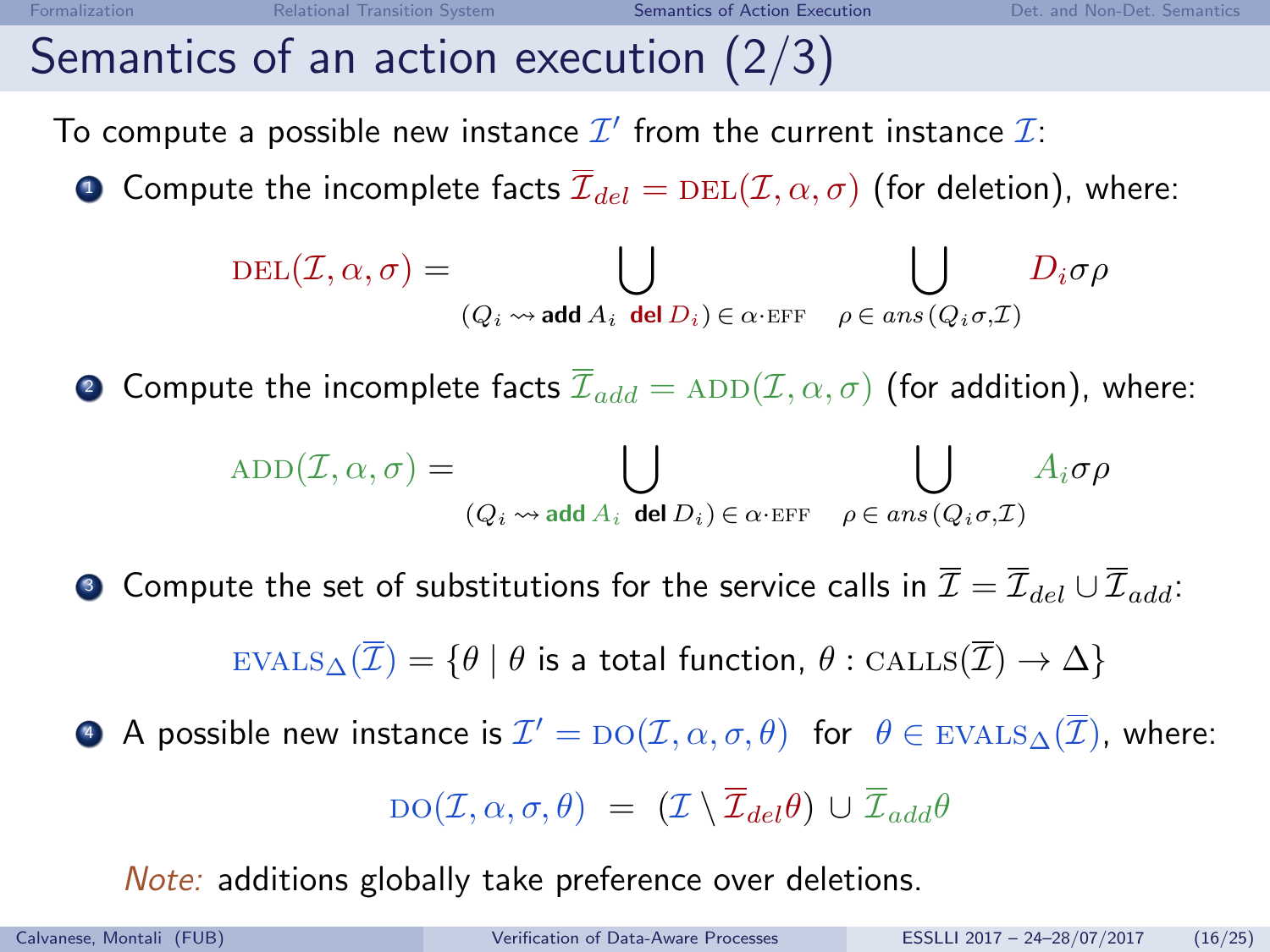# Semantics of an action execution (3/3)

- Each  $\mathcal{I}' = \mathrm{DO}(\mathcal{I}, \alpha, \sigma, \theta)$ , for each  $\theta \in \mathrm{EVALS}_\Delta(\overline{\mathcal{I}})$ , represents a potential new state resulting from the execution of  $\alpha$  under parameter instantiation σ.
- However,  $\mathcal{I}'$  must also satisfy the constraint of the data layer.

#### Legal new state

We say that  $\mathcal{I}'$  is legal w.r.t. state  $\mathcal{I}$ , action  $\alpha$ , parameter substitution  $\sigma$ , and service evaluation  $\theta$ , if the following holds:

- **1** There exists a condition-action rule  $Q \mapsto \alpha$  in  $\varrho$  such that  $\sigma \in ans(Q,\mathcal{I})$ .
- $\bullet$  The new state  $\mathcal{I}'$  satisfies all constraints in  $\mathcal{C}.$

To understand the possible executions of DCDSs, we have to clarify how external services behave across runs.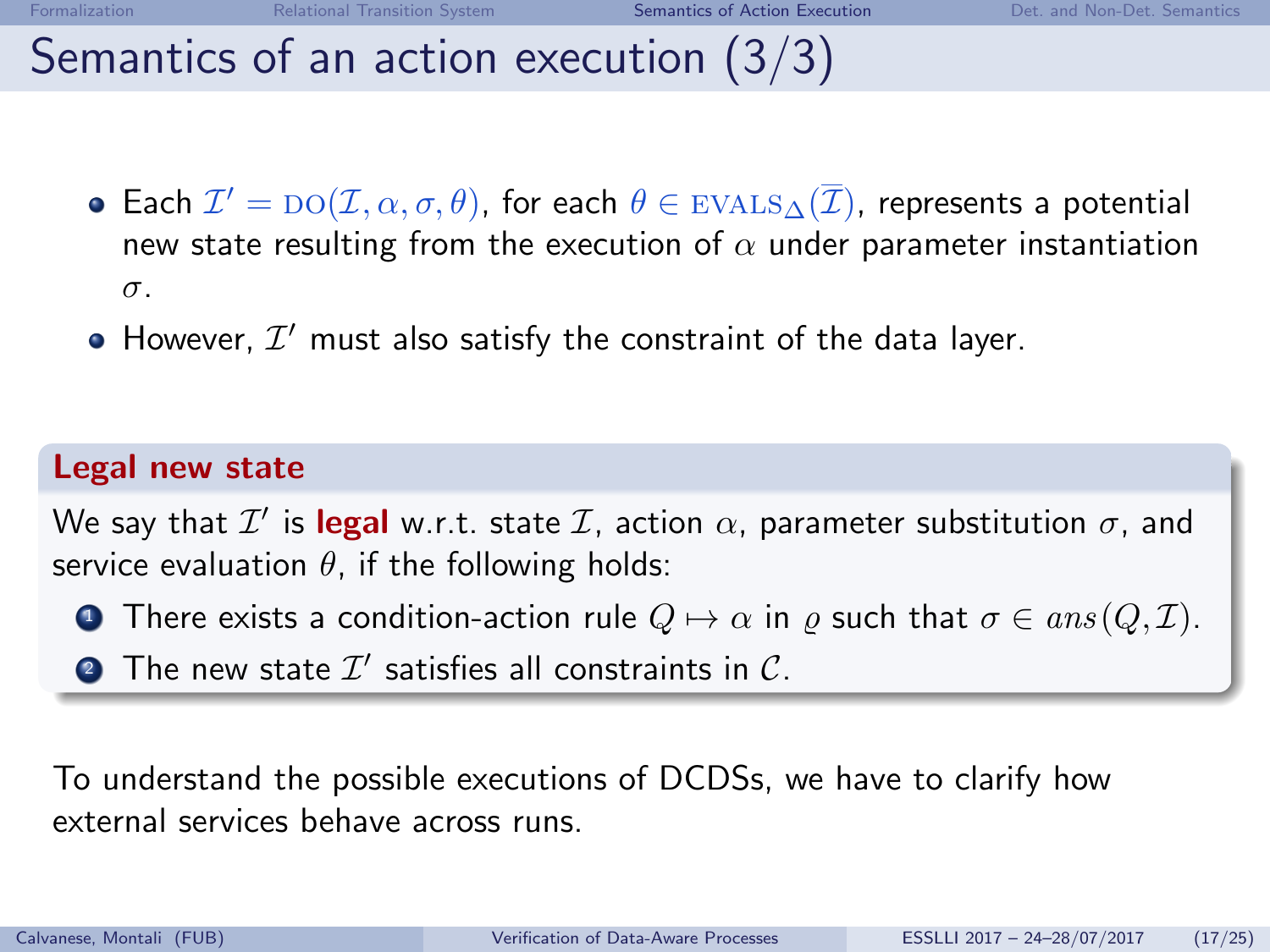#### An example: Hotels and price conversion

Data Layer: Info about room prices for hotels and their currency  $Cur = \langle UserCurrent \rangle$  CH =  $\langle Hotel, Current \rangle$  $P_{\text{Entry}} = \langle Hotel, Price, Date \rangle$ 

Process Layer/1: User selection of a currency

- Process: true  $\longmapsto$  ChooseCur()
- Service call for currency selection:  $\text{UINPUTCURR}()$ 
	- Models user input with non-deterministic behavior.

$$
\bullet \ \ \textsf{ChooseCur}(): \left\{ \begin{aligned} \textsf{Cur}(c) &\rightsquigarrow \textsf{del}\{\textsf{Cur}(c)\} \\ \textit{true} &\rightsquigarrow \textsf{add}\{\textsf{Cur}(\textsf{UINPUTCURR}))\} \end{aligned} \right\}
$$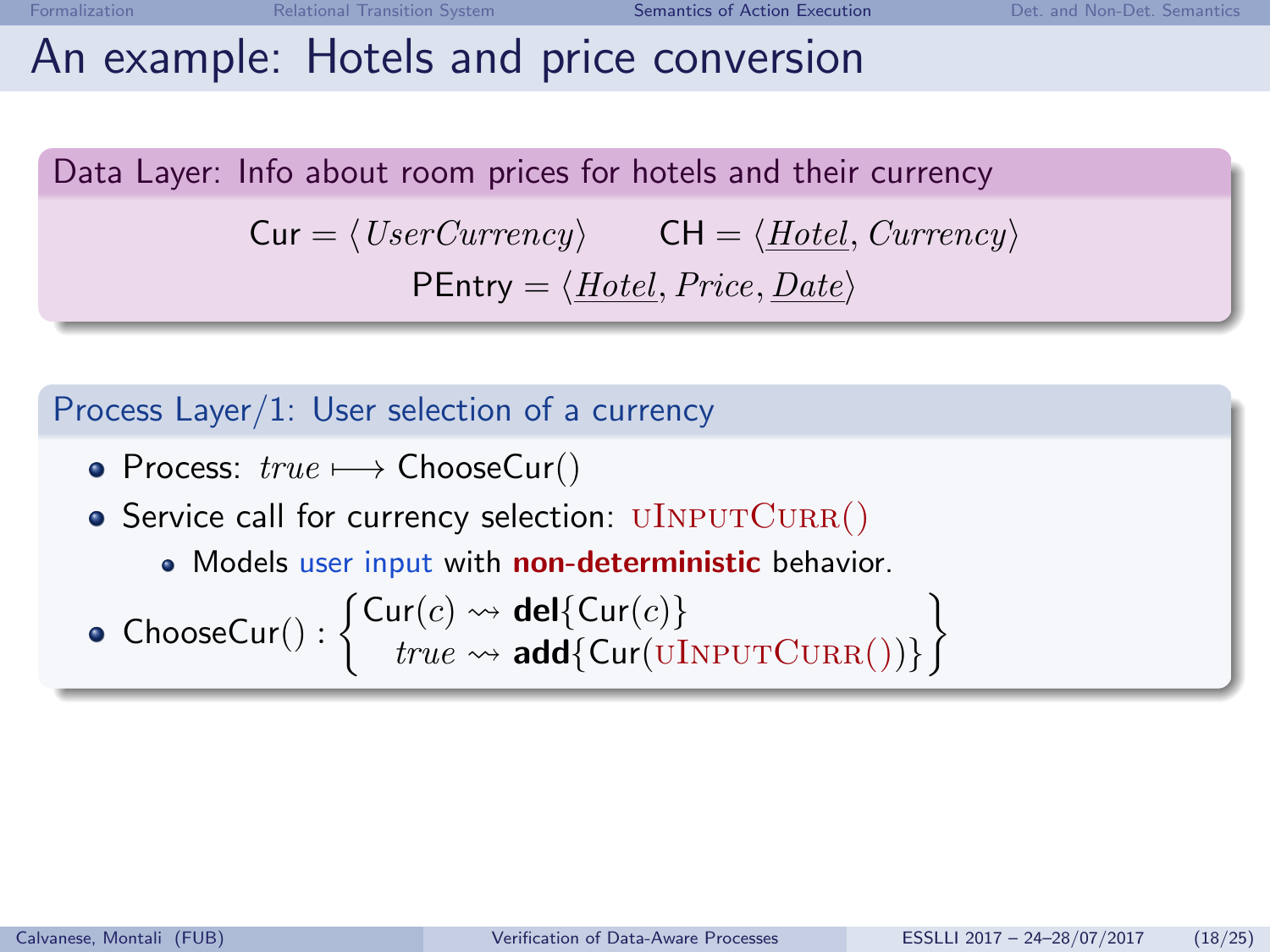## <span id="page-20-0"></span>An example: Hotels and price conversion

Data Layer: Info about room prices for hotels and their currency  $Cur = \langle UserCurrent \rangle$  CH =  $\langle Hotel, Current \rangle$  $P_{\text{Entry}} = \langle Hotel, Price, Date \rangle$ 

Process Layer/2: Price conversion for a hotel

- Process: Cur $(c) \wedge \text{CH}(h, c_h) \wedge c_h \neq c \longmapsto \text{ApplyConv}(h, c)$
- Service call for currency selection:  $CONV(price, from, to, date)$ 
	- Models historical conversion with deterministic behavior.

• ApplyConv
$$
(h, c)
$$
:

 $\sqrt{ }$  $\int$  $\overline{\mathcal{L}}$ PEntry $(h, p, d) \rightsquigarrow$  del{PEntry $(h, p, d)$ } PEntry $(h, p, d) \wedge$  $\mathsf{CH}(h,c_{old}) \rightsquigarrow \mathsf{add}\{\mathsf{PEntry}(h,\mathrm{CONV}(p,c_{old},c,d),d)\}$  $\mathsf{CH}(h, c_{old}) \rightsquigarrow \mathsf{del}\{\mathsf{CH}(h, c_{old})\}, \; \mathsf{add}\{\mathsf{CH}(h, c)\}$ 

 $\lambda$  $\overline{\mathcal{L}}$ 

 $\int$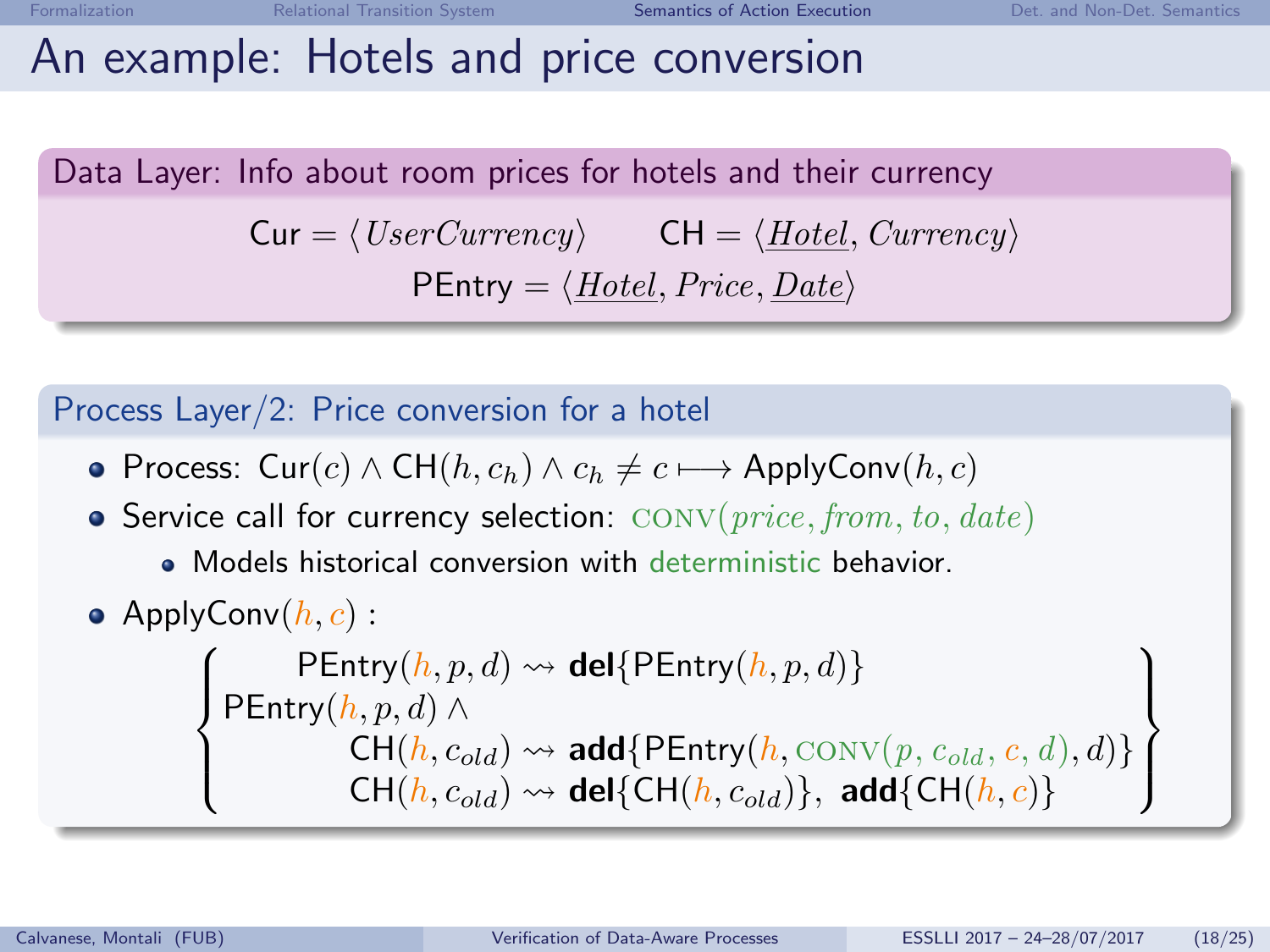#### Run of the system

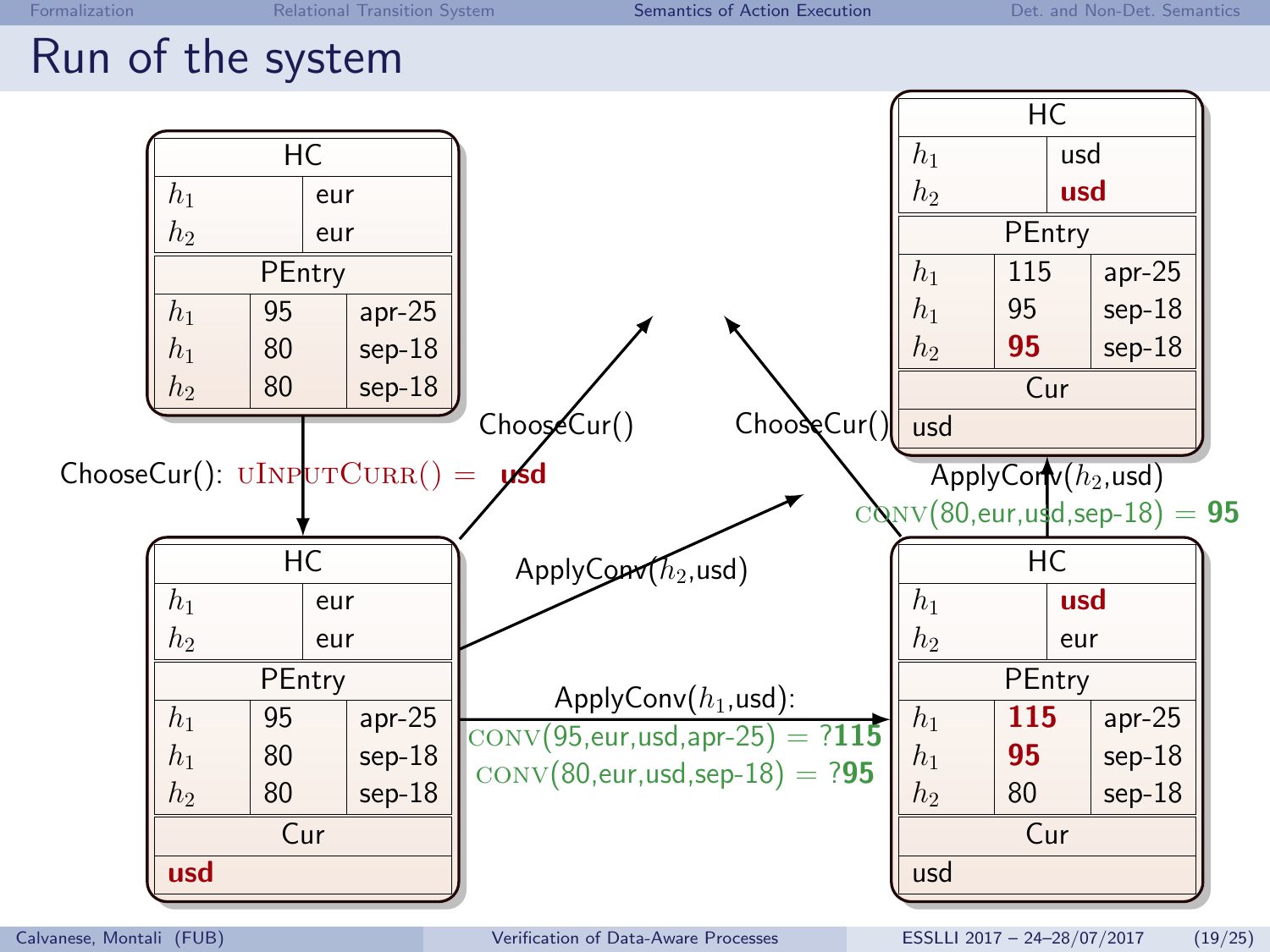## **Outline**

- [Formalization of DCDSs](#page-1-0)
- **[Relational Transition System](#page-15-0)**
- **[Semantics of Action Execution](#page-20-0)**

<sup>4</sup> [Deterministic and Non-deterministic Execution Semantics](#page-0-0)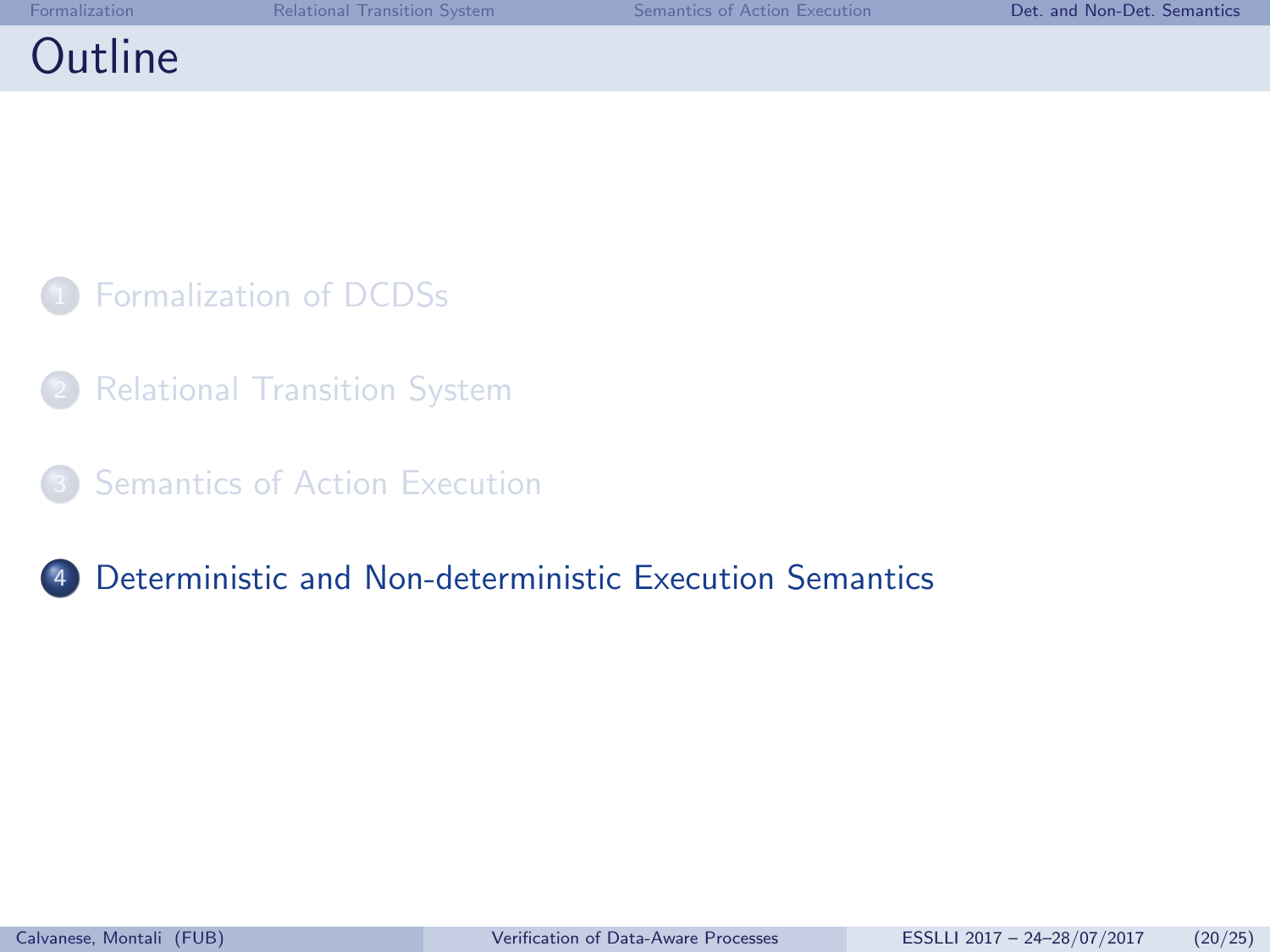## Execution semantics for non-deterministic services

The above semantics for action execution provides directly the execution semantics for a DCDS  $X$  with non-deterministic services.

Transition relation N-EXEC $\chi$  over states

Captures how states evolve:

 $\langle \mathcal{I}, \alpha \sigma, \mathcal{I}' \rangle \in \text{N-EXEC} \chi$ 

if and only if

there exists  $\theta \in$  EVALS $_{\Delta}(\text{DEL}(\mathcal{I}, \alpha, \sigma) \cup \text{ADD}(\mathcal{I}, \alpha, \sigma))$  such that  $\mathcal{I}' = \mathrm{DO}(\mathcal{I}, \alpha, \sigma, \theta)$  is legal w.r.t.  $\mathcal{I}, \alpha, \sigma, \theta$ .

Note:

- The condition-action rules of  $\rho$  are taken into account in N-EXEC<sub>X</sub>.
- States that do not satisfy the constraints in the data layer of the DCDS are not considered.
- There is no condition on how service calls evaluate across different states.
- However, within one execution step, all occurrences of the same service call evaluate to the same result.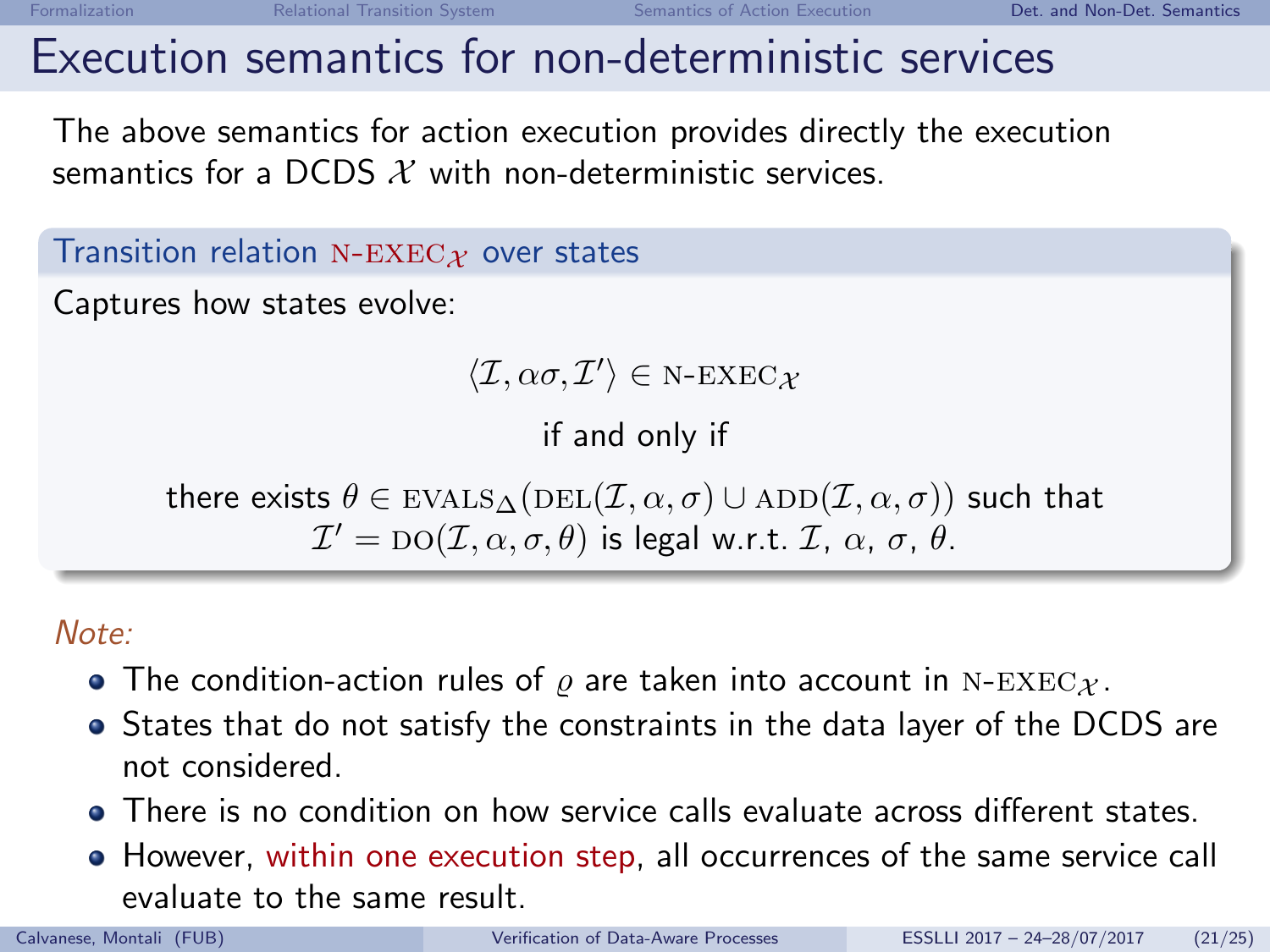## Concrete transition system under non-deterministic services

Making use of the transition relation N- $\text{EXEC}_{\mathcal{X}}$ , we can now define the transition systems generated by a DCDS under non-deterministic services semantics.

**Concrete RTS** for a DCDS  $\mathcal{X} = \langle \Delta, \mathcal{D}, \mathcal{P}, \mathcal{I}_0 \rangle$  under non-deterministic services Is an RTS  $\Upsilon_{\mathcal{X}}^n = \langle \Delta, \mathcal{R}, S, s_0, db, \Rightarrow_n \rangle$ , where:

- $s_0 = \mathcal{I}_0;$
- $\bullet$  db is the identity function, i.e.,  $db(\mathcal{I}) = \mathcal{I}$ ;
- $R$  is the database schema of  $\mathcal{X}$ :
- the states S and the transition relation  $\Rightarrow_n$  are defined by simultaneous induction as the smallest set satisfying the following properties:
	- $\bullet$  s<sub>0</sub>  $\in$  S;
	- $2$  if  $\mathcal{I} \in S$ , then for all actions  $\alpha$ , parameter substitutions  $\sigma$ , and states  $\mathcal{I}'$ such that  $\langle \mathcal{I}, \alpha \sigma, \mathcal{I}' \rangle \in N\text{-}E \text{XEC}_{\mathcal{X}}$ , we have that  $\mathcal{I}' \in S$  and  $\mathcal{I} \Rightarrow_n \mathcal{I}'.$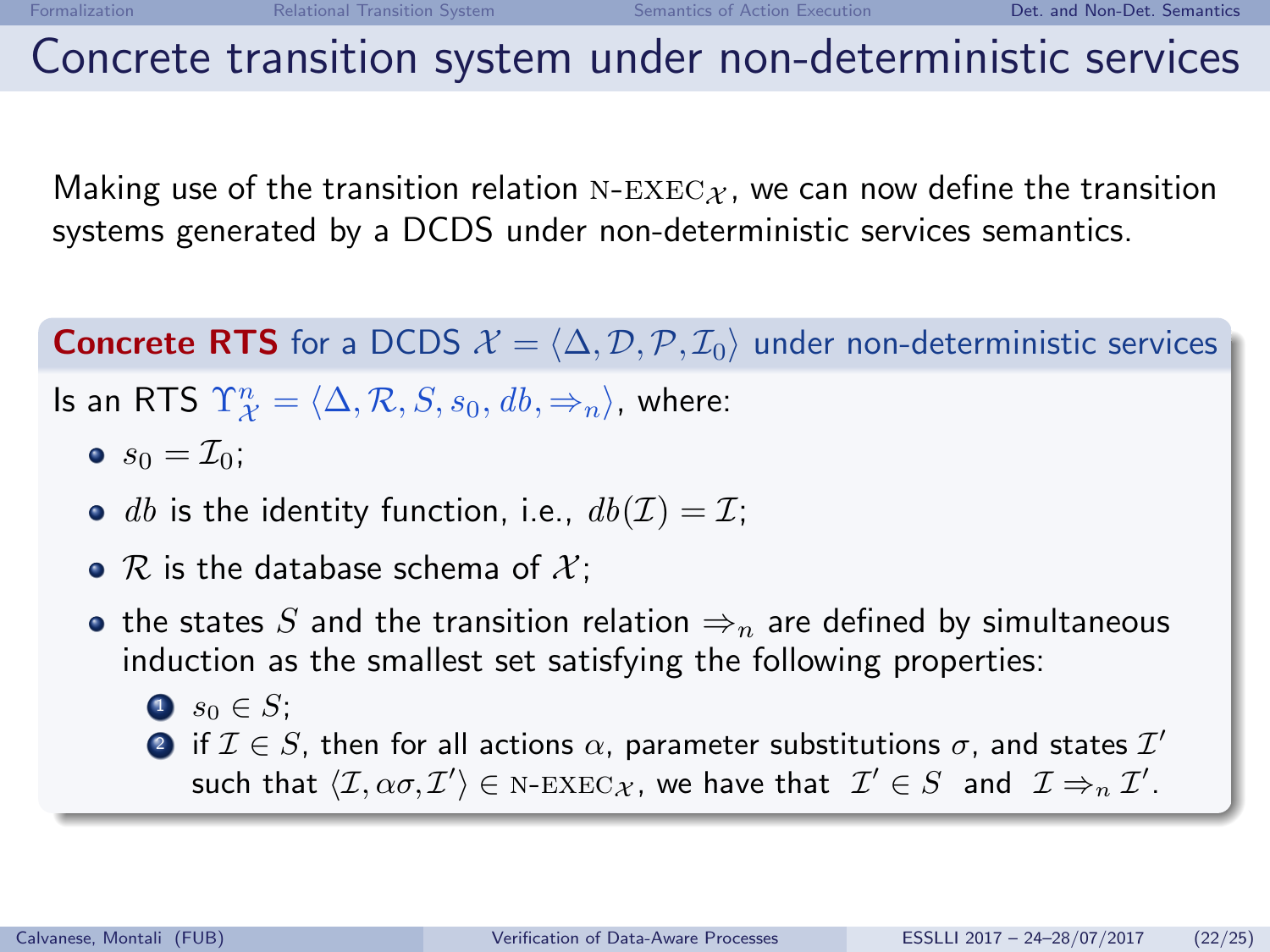## Execution semantics under deterministic services

To ensure that service calls behave deterministically, the states of the transition system keep track of all results of the service calls made so far.

- Let  $\mathbb{SC} = \{f(v_1,\ldots,v_n) \mid f \in \mathcal{F} \text{ and } \{v_1,\ldots,v_n\} \subseteq \Delta\}$  be the set of (Skolem terms representing) service calls.
- A service call map is a partial function  $M : \mathbb{SC} \to \Delta$ .
- A state of the transition system is a pair  $\langle I, M \rangle$ , where:
	- $\bullet$   $I$  is a relational instance for  $D$ , and
	- $\bullet$  M is a service call map.

Transition relation  $D$ -EXEC $\chi$  over states

 $\langle\langle \mathcal{I},\mathcal{M}\rangle,\alpha\sigma,\langle \mathcal{I}',\mathcal{M}'\rangle\rangle\in \text{D-EXEC}_{\mathcal{X}}$ 

if and only if

there exists  $\theta \in$  EVALS<sub>A</sub>(DEL(I,  $\alpha$ ,  $\sigma$ ) ∪ ADD(I,  $\alpha$ ,  $\sigma$ )) such that:

 $\mathcal{I}' = \mathrm{DO}(\mathcal{I}, \alpha, \sigma, \theta)$  is legal w.r.t.  $\mathcal{I}, \alpha, \sigma, \theta$ ,

 $\theta$  and M agree on the common values in their domain, and

 $M' = M \cup \theta$ .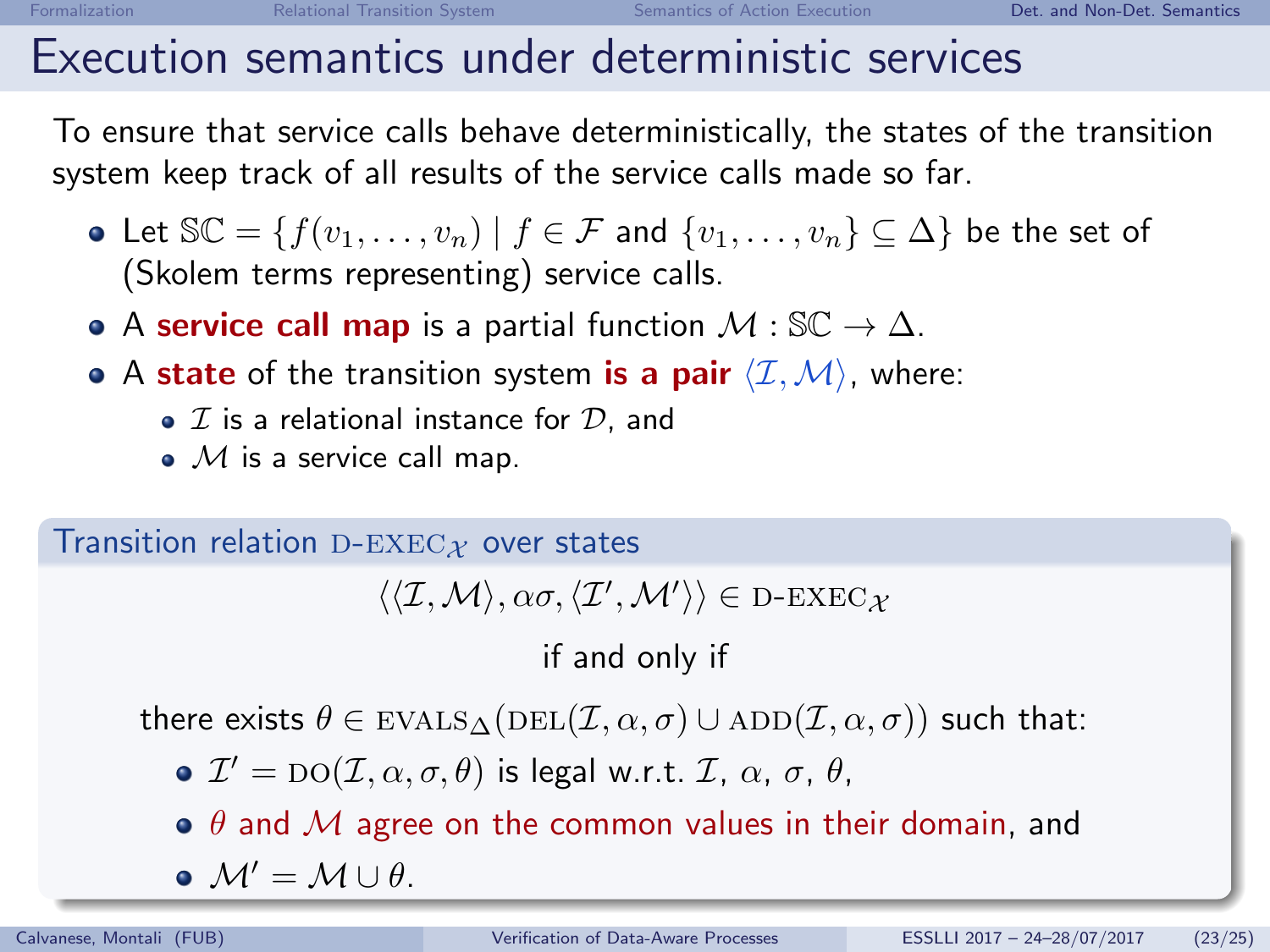### Concrete transition system under deterministic services

Making use of the transition relation  $D$ -EXEC<sub>X</sub>, we can now define the RTS generated by a DCDS under deterministic services semantics.

#### **Concrete RTS** for a DCDS  $\mathcal{X} = \langle \Delta, \mathcal{D}, \mathcal{P}, \mathcal{I}_0 \rangle$  under deterministic services

Is an RTS  $\Upsilon^d_{\mathcal{X}} = \langle \mathcal{R}, S, s_0, db, \Rightarrow_d \rangle$ , where:

- $s_0 = \langle \mathcal{I}_0, \emptyset \rangle;$
- $\bullet$  db is such that  $db(\langle I, \mathcal{M} \rangle) = I;$
- $R$  is the database schema of  $\mathcal{X}$ ;
- the states S and the transition relation  $\Rightarrow_d$  are defined by simultaneous induction as the smallest set satisfying the following properties:

```
\bullet s<sub>0</sub> \in S;
2 if \langle \mathcal{I}, \mathcal{M} \rangle \in S, then for all actions \alpha, parameter substitutions \sigma, and states
         \langle \mathcal{I}', \mathcal{M}' \rangle such that \langle \langle \mathcal{I}, \mathcal{M} \rangle, \alpha \sigma, \langle \mathcal{I}', \mathcal{M}' \rangle \rangle \in D\text{-}E \text{XEC} \chi,
         we have that \langle \mathcal{I}', \mathcal{M}' \rangle \in S and \langle \mathcal{I}, \mathcal{M} \rangle \Rightarrow_d \langle \mathcal{I}', \mathcal{M}' \rangle.
```